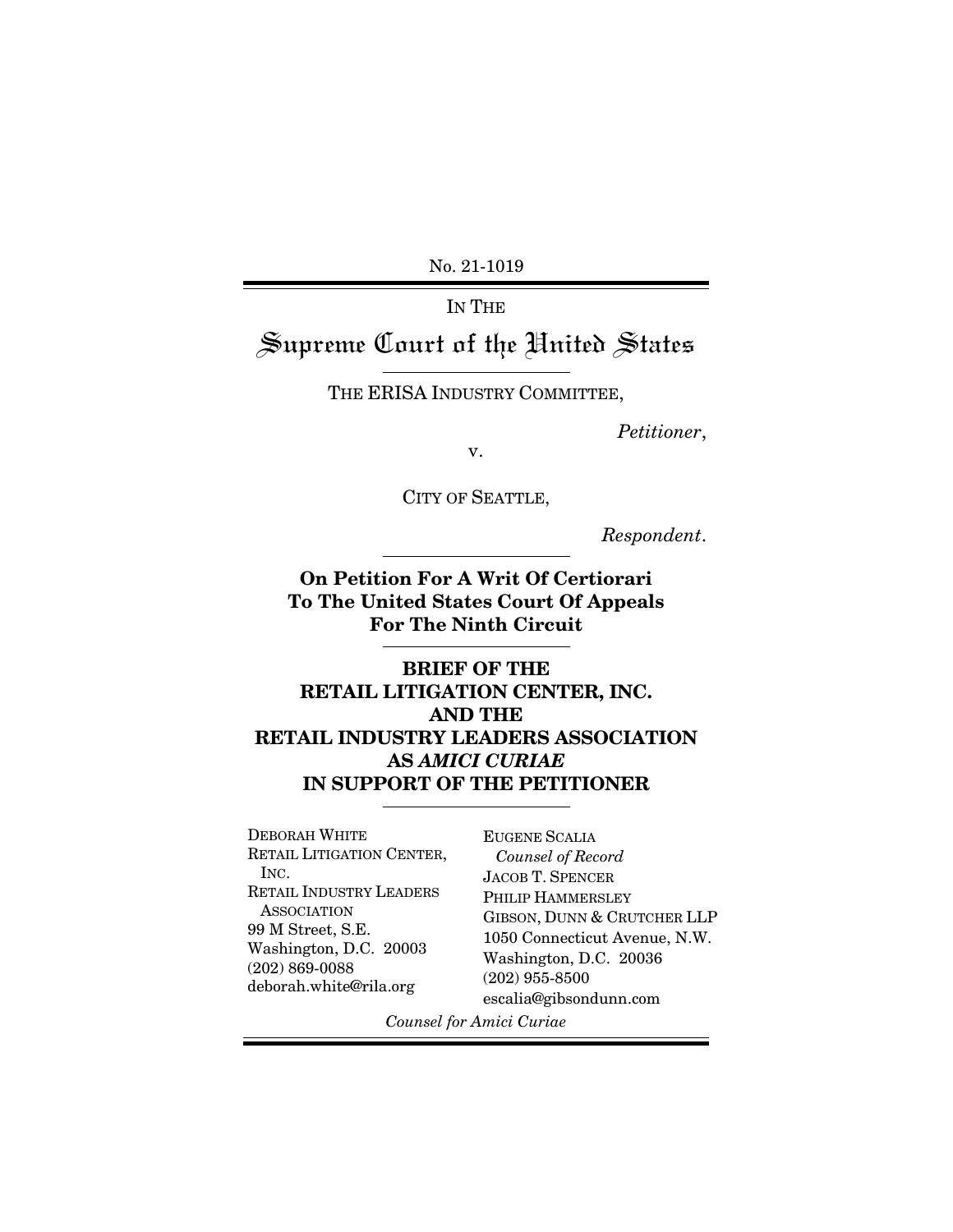## **QUESTION PRESENTED**

Whether state and local play-or-pay laws that require employers to make minimum monthly healthcare expenditures for their covered employees relate to ERISA plans and are thus preempted by ERISA.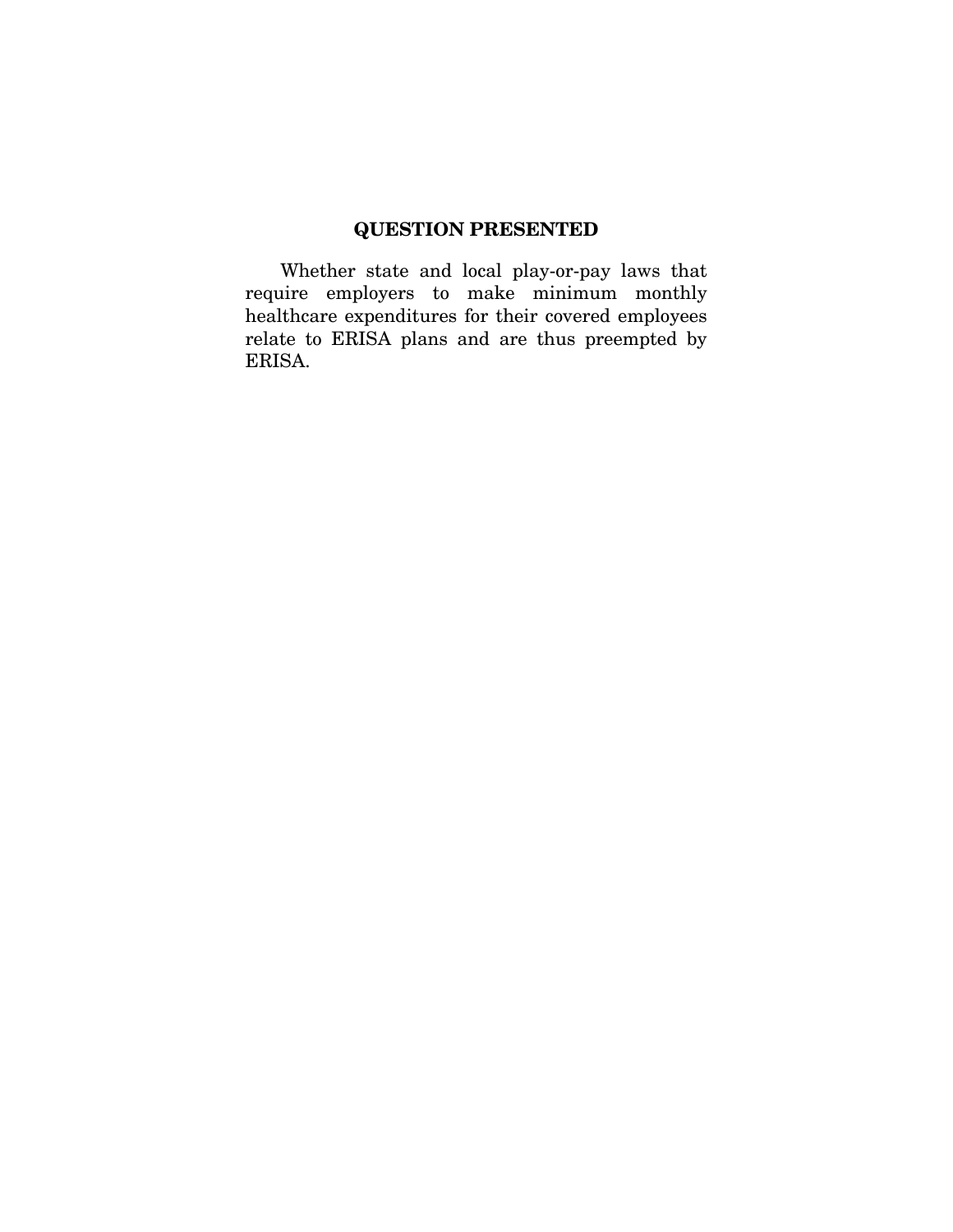# **TABLE OF CONTENTS**

| INTEREST OF AMICI CURIAE 1                                                                                                                                                                                 |
|------------------------------------------------------------------------------------------------------------------------------------------------------------------------------------------------------------|
| INTRODUCTION AND SUMMARY OF                                                                                                                                                                                |
|                                                                                                                                                                                                            |
| I. THE COURT SHOULD GRANT REVIEW<br>TO RECONCILE CONFLICTING CIRCUIT<br>COURT DECISIONS ABOUT WHETHER<br>ERISA PREEMPTS PLAY-OR-PAY LAWS4                                                                  |
| A. The Fourth Circuit held that<br>Maryland's play-or-pay law was<br>preempted because it had an<br>impermissible "connection with"                                                                        |
| B. The Ninth Circuit held that San<br>Francisco's and Seattle's play-or-<br>pay laws were <i>not</i> preempted<br>because they had no "connection                                                          |
| C. The Fourth Circuit and Ninth<br>Circuit decisions are in direct<br>conflict on a discrete question<br>concerning the scope of ERISA's<br>preemption clause10                                            |
| II. THE COURT SHOULD GRANT REVIEW<br>PLAY-OR-PAY LAWS<br><b>BECAUSE</b><br>THREATEN ERISA'S IMPORTANT GOAL<br>OF UNIFORM PLAN ADMINISTRATION,<br>AS THE DEPARTMENT OF LABOR HAS<br>REPEATEDLY RECOGNIZED13 |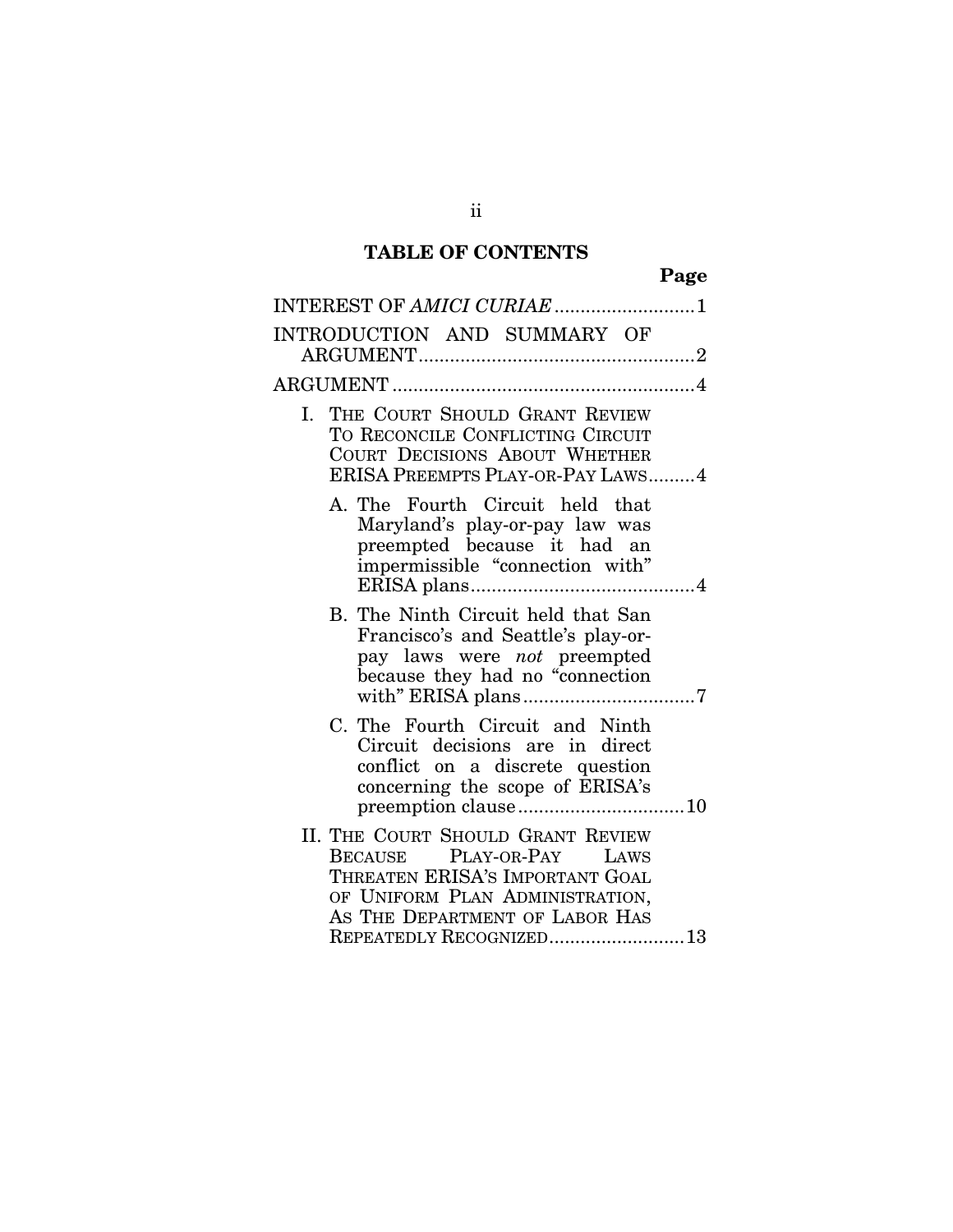| A. The decision below conflicts with<br>the Department of Labor's<br>longstanding position that ERISA<br>preempts play-or-pay laws 13     |  |
|-------------------------------------------------------------------------------------------------------------------------------------------|--|
| B. Whether play-or-pay laws are<br>preempted is a question of<br>"exceptional importance" that will<br>recur as states and municipalities |  |
|                                                                                                                                           |  |
| CONCLUSION.                                                                                                                               |  |

iii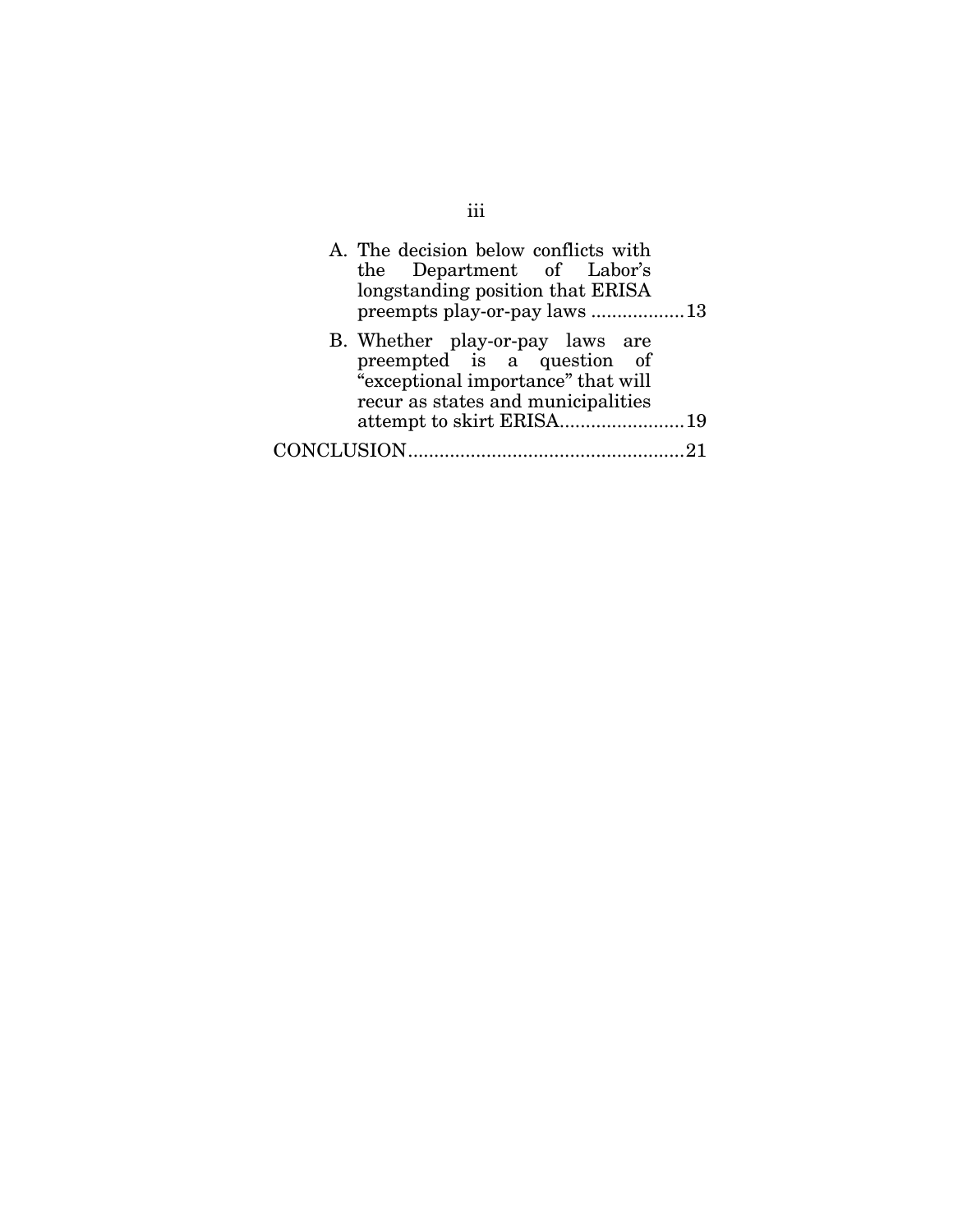# **TABLE OF AUTHORITIES**

# **Page(s)**

## **CASES**

| Am. Hotel & Lodging Ass'n v. City of Seattle,<br>432 P.3d 434 (Wash. Ct. App. 2018) 9            |
|--------------------------------------------------------------------------------------------------|
| Fort Halifax Packing Co. v. Coyne,                                                               |
| Golden Gate Rest. Ass'n v. San Francisco,<br>558 F.3d 1000 (9th Cir. 2009) 11, 20                |
| Golden Gate Rest. Ass'n v. San Francisco,                                                        |
| Kirtsaeng v. John Wiley & Sons, Inc.,                                                            |
| N.Y. State Conf. of Blue Cross & Blue Shield<br>Plans v. Travelers Ins. Co.,                     |
| Retail Indus. Leaders Ass'n v. Fielder,                                                          |
| Retail Indus. Leaders Ass'n v. Fielder,<br>435 F. Supp. 2d 481 (D. Md. 2006) 5                   |
| Retail Indus. Leaders Ass'n v. Suffolk County,<br>497 F. Supp. 2d 403 (E.D.N.Y. 2007)  1, 19, 20 |
| Shaw v. Delta Air Lines, Inc.,                                                                   |
| South Dakota v. Wayfair, Inc.,                                                                   |
| Thole v. U.S. Bank N.A.,                                                                         |

iv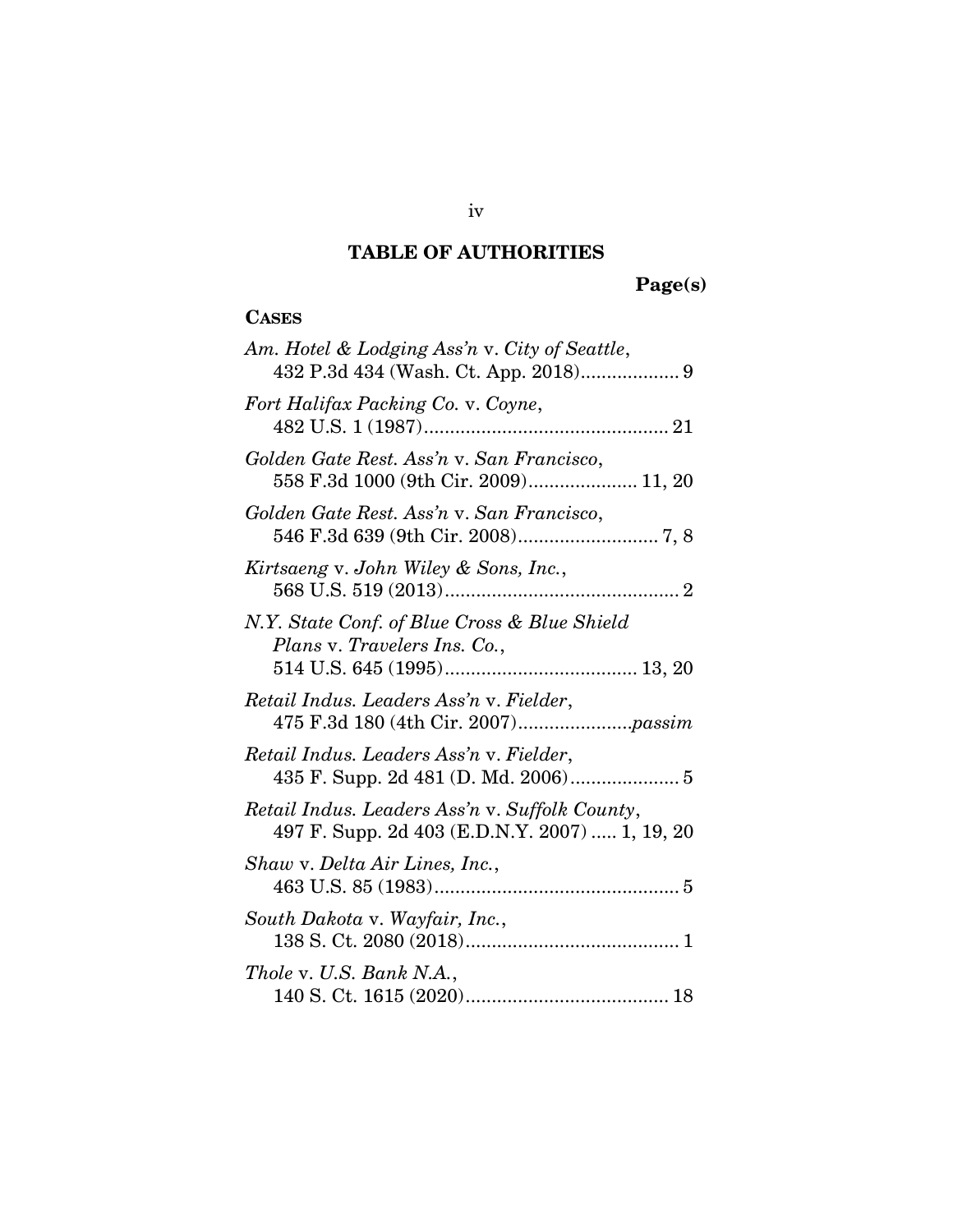#### **ORDINANCES & STATUTES**

| Suffolk County Reg. Local Law § 325-1 (2005)  19 |
|--------------------------------------------------|
| $\mathbf{R}$ III Fe $\mathbf{R}$                 |

#### **RULES**

## **OTHER AUTHORITIES**

| Br. for the Sec'y of Labor as Amicus Curiae, |
|----------------------------------------------|
| Golden Gate Rest. Ass'n v. San Francisco,    |
| 546 F.3d 639 (9th Cir. 2008)                 |
|                                              |
| Br. for the Sec'y of Labor as Amicus Curiae, |

- *Golden Gate Rest. Ass'n* v. *San Francisco*, 558 F.3d 1000 (9th Cir. 2009) (Nos. 07-17370, 07-17372) .............. 10, 11, 15, 19
- Br. for the Sec'y of Labor as *Amicus Curiae*, *Retail Indus. Leaders Ass'n* v. *Fielder*, 475 F.3d 180 (4th Cir. 2007) (Nos. 06-1840, 06-1901) .................. 14, 15, 16, 17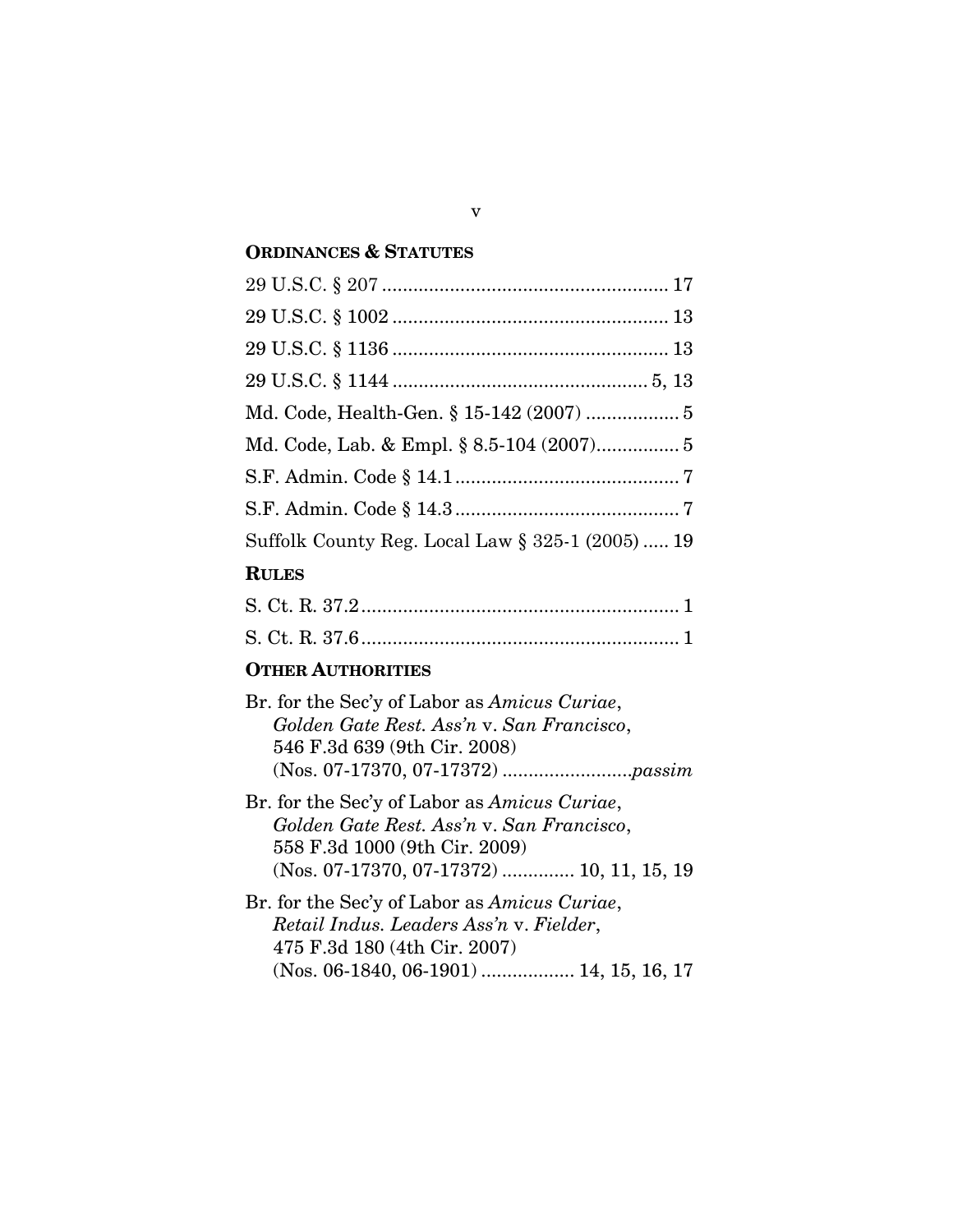| Br. for the Sec'y of Labor as Amicus Curiae,<br>Howard Jarvis Taxpayers Ass'n v. Cal.<br>Secure Choice Ret. Sav. Program,<br>997 F.3d 848 (9th Cir. 2021) (No. 20-15591) 14 |
|-----------------------------------------------------------------------------------------------------------------------------------------------------------------------------|
| Br. for the United States as Amicus Curiae,<br>District of Columbia v.<br>Greater Wash. Bd. of Trade,<br>506 U.S. 125 (1992) (No. 91-1326) 14                               |
| Br. for the United States as Amicus Curiae,<br>Egelhoff v. Egelhoff ex rel. Breiner,<br>532 U.S. 141 (2001) (No. 99-1529) 14                                                |
| Br. for the United States as Amicus Curiae,<br>Golden Gate Rest. Ass'n v. San Francisco,<br>561 U.S. 1024 (2010) (No. 08-1515) 11, 12                                       |
| Editorial Board, Vote Yes on I-124 to Protect<br>Seattle Hotel Workers, Seattle Weekly (Oct.                                                                                |
|                                                                                                                                                                             |
| Amy Joyce & Matthew Mosk, Unions Hope Wal-<br>Mart Bill Has Momentum; Other States<br>Consider Similar Measures, Wash. Post (Jan.                                           |
| Off. of Lab. Standards Enf.,<br>San Francisco Healthy Airport Ordinance<br>(Amendment to Health Care Accountability<br>Ordinance) Implementation Guidance                   |
| Pet. for Writ of Cert.,<br>Thole v. U.S. Bank N.A., 140 S. Ct. 1615<br>(June 22, 2018) (No. 17-1712) 18                                                                     |

vi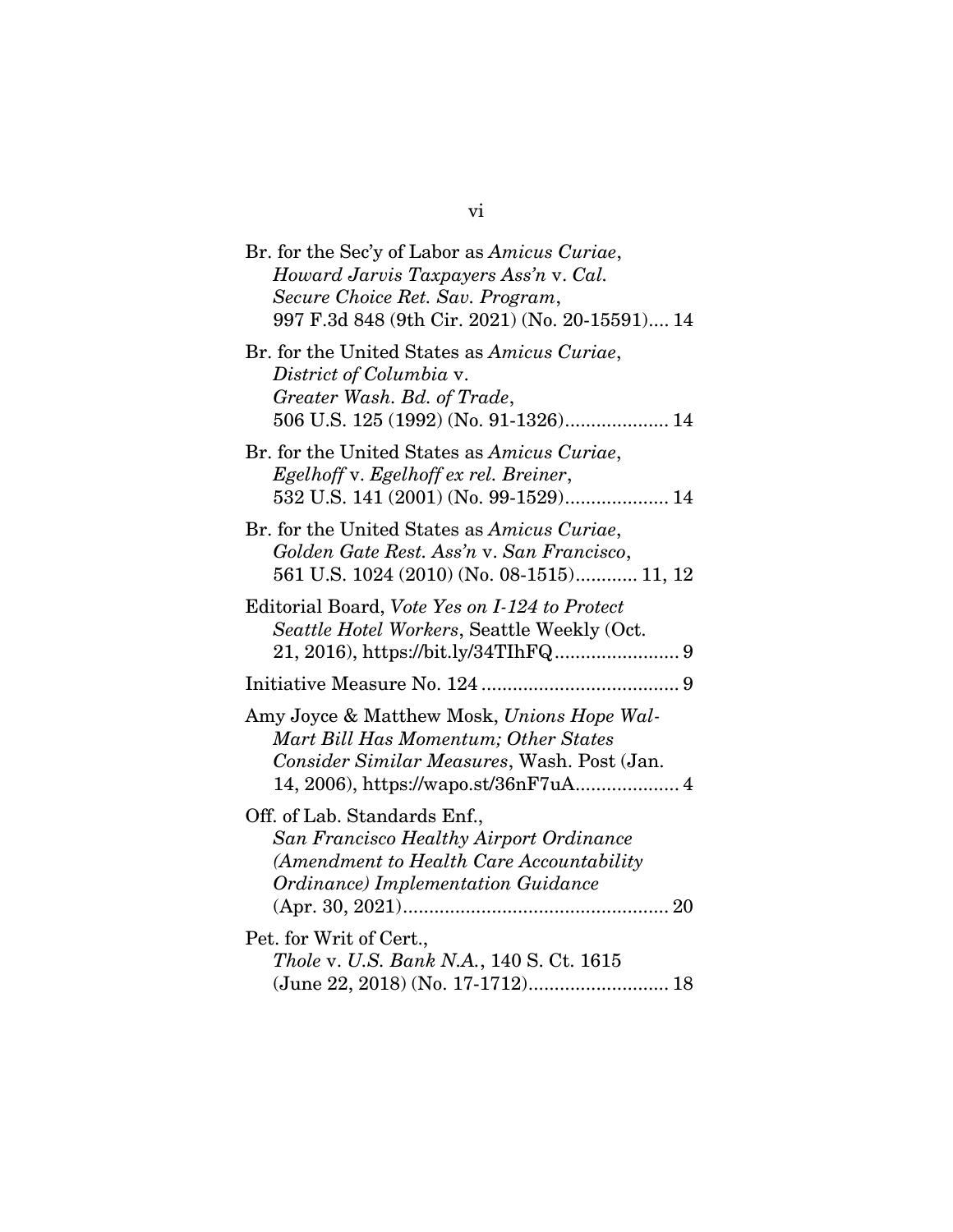| Samuel C. Salganik, Note,                            |
|------------------------------------------------------|
| What the Unconstitutional Conditions                 |
| Doctrine Can Teach Us About ERISA                    |
| <i>Preemption</i> , 109 Colum. L. Rev. 1482 (2009) 2 |
| Seattle Off. of Lab. Standards,                      |
| <b>Improving Access to Medical Care for Hotel</b>    |
| <b>Employees Ordinance Questions and Answers</b>     |
|                                                      |
| Eric Shannon, Wash. Pol'y Ctr., Citizens Guide       |
|                                                      |

# vii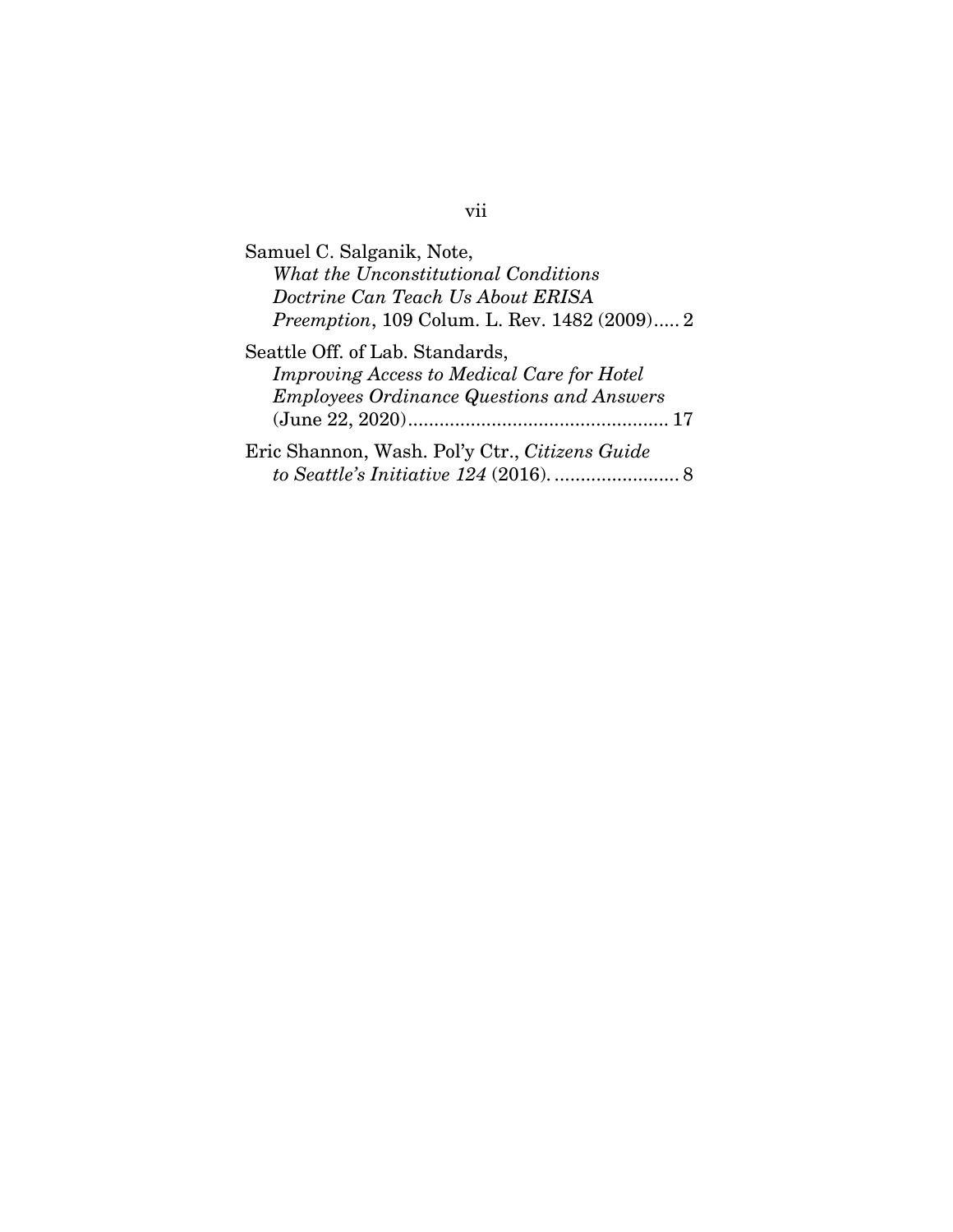## **INTEREST OF** *AMICI CURIAE***\***

The Retail Industry Leaders Association ("RILA") is a public policy organization consisting of the country's largest retailers. RILA's members account for more than \$1.5 trillion in annual sales, employ millions of Americans, and operate more than 100,000 stores, manufacturing facilities, and distribution centers around the world. RILA has brought two lawsuits successfully challenging play-or-pay laws, resulting in the Fourth Circuit's decision in *Retail Industry Leaders Ass'n* v. *Fielder*, 475 F.3d 180 (4th Cir. 2007), and the district court decision in *Retail Industry Leaders Ass'n* v. *Suffolk County*, 497 F. Supp. 2d 403 (E.D.N.Y. 2007).

In 2010 RILA established the Retail Litigation Center, Inc. ("RLC") as a separate association to provide courts with the retail industry's perspective on important legal issues, and to highlight the potential industry-wide consequences of pending cases. Like RILA, the RLC's membership includes many of the country's largest and most innovative retailers. Since its founding, the RLC has participated as an *amicus* in nearly 200 judicial proceedings. Its briefs have been cited favorably by multiple courts, including this Court. *See*, *e.g.*, *South Dakota* v. *Wayfair, Inc.*, 138

 $\overline{a}$ 

 <sup>\*</sup> Pursuant to this Court's Rule 37.6, counsel for *amici* states that no counsel for a party authored this brief in whole or in part, and no person or entity other than *amici* or its counsel made a monetary contribution to fund this brief 's preparation or submission. Consistent with Rule 37.2, *amici* notified counsel of record for all parties of its intent to file an *amicus* brief at least ten days prior to the brief's due date. All parties have consented in writing to the filing of this brief.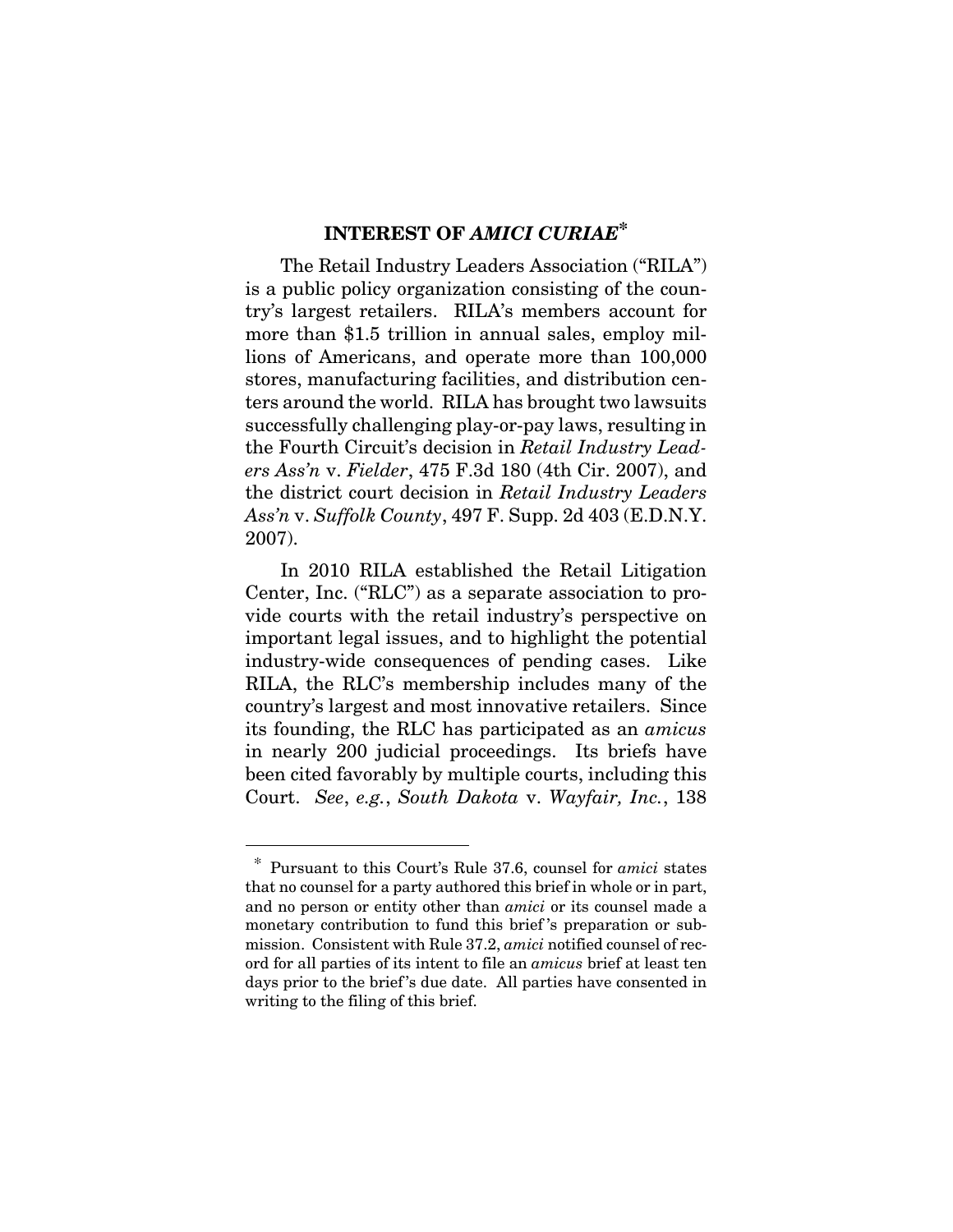S. Ct. 2080, 2097 (2018); *Kirtsaeng* v. *John Wiley & Sons, Inc.*, 568 U.S. 519, 542 (2013).

Together, RILA and the RLC share a unique perspective on the question presented in the petition in this case. Accordingly, *amici* appear here to explain their members' considerable interest in uniform application of the Employee Retirement Income Security Act of 1972 ("ERISA"), and to provide their experienced insights on the application of the relevant caselaw.

#### **INTRODUCTION AND SUMMARY OF ARGUMENT**

This case is about "play-or-pay" laws, which typically require that an employer either "play" by providing a minimum level of healthcare benefits to its employees, or "pay" that minimum amount directly to its employees or the state. Many states and municipalities across the country have enacted such laws or expressed an interest in doing so. *See* Samuel C. Salganik, Note, *What the Unconstitutional Conditions Doctrine Can Teach Us About ERISA Preemption*, 109 Colum. L. Rev. 1482, 1484–85 (2009) ("in the past few years, dozens of state governments have officially proposed [play-or-pay] schemes"); Pet. at 35–36.

Congress enacted ERISA in part to ensure that employers could administer their employee benefit plans on a nationwide basis without worrying about inconsistent state and local requirements. The Ninth Circuit's decision upholding the City of Seattle's playor-pay ordinance jeopardizes that important goal and further cements a circuit split about the scope of ERISA's preemption clause. The Court should grant review to address that split and answer the question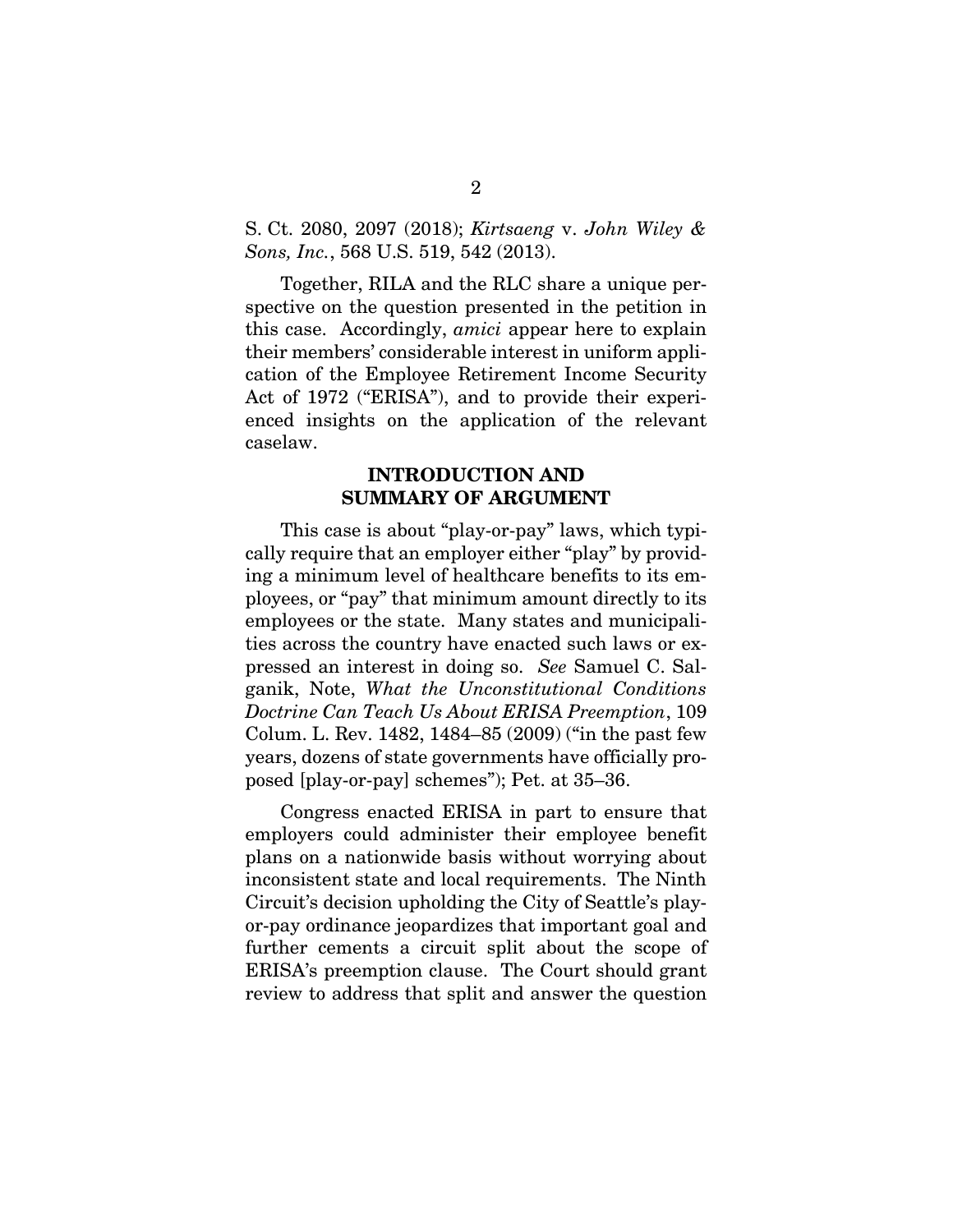presented, which the Department of Labor has previously recognized is recurring and exceptionally important.

I. This Court should grant review to resolve the circuit split on whether ERISA preempts play-or-pay laws like the Seattle Ordinance. The Fourth Circuit, in a case brought by RILA challenging a Maryland law, held that the play-or-pay provision was preempted because it had an impermissible "connection with" ERISA plans. The Ninth Circuit, by contrast, has on multiple occasions upheld similar laws after concluding that they lacked any "connection with" ERISA plans. Those decisions are in sharp conflict, as the Department of Labor—the agency tasked with administrating ERISA—has previously explained.

II. This Court should also grant review because the question presented is recurring and exceptionally important. In the two most consequential play-or-pay cases prior to this, the Department of Labor took the position that ERISA preempted the challenged laws. That conclusion is correct and rooted in ERISA's first principles—namely, that employers are free to choose whether and how to offer employee health benefits, without interference from state and local laws. The Ninth Circuit's approach defies those principles and clashes with the Department of Labor's longstanding views. Prompt review is especially important because other jurisdictions have expressed interest in enacting play-or-pay laws. Absent intervention, this pressing question will recur with increasing frequency.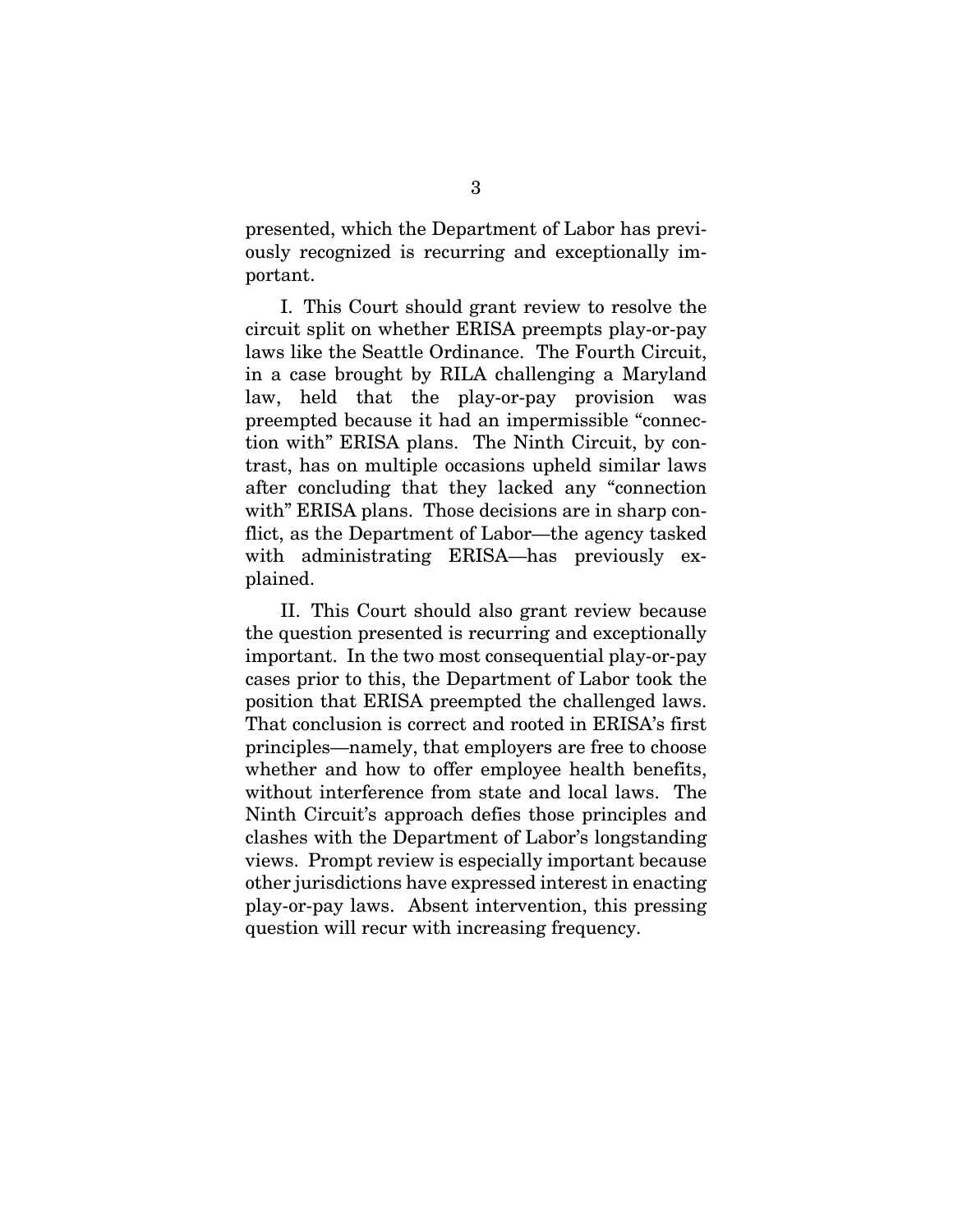#### **ARGUMENT**

## **I. THE COURT SHOULD GRANT REVIEW TO RECONCILE CONFLICTING CIRCUIT COURT DECISIONS ABOUT WHETHER ERISA PREEMPTS PLAY-OR-PAY LAWS.**

When asked whether ERISA preempts a Maryland play-or-pay law for having a "connection with" ERISA plans, the Fourth Circuit provided a clear answer—"yes." And when the Ninth Circuit was asked the same question about laws in San Francisco and Seattle, it provided an equally clear answer—"no." Because these circuit decisions squarely conflict on an important question under a statute that was enacted in part to provide national uniformity, the Court should grant the petition.

**A. The Fourth Circuit held that Maryland's play-or-pay law was preempted because it had an impermissible "connection with" ERISA plans.** 

The Fourth Circuit adopted its position on the question presented in litigation that was brought by RILA, challenging a Maryland play-or-pay statute.

In 2006, at the urging of organized labor, the Maryland General Assembly enacted the Fair Share Health Care Fund Act. *See* Amy Joyce & Matthew Mosk, *Unions Hope Wal-Mart Bill Has Momentum; Other States Consider Similar Measures*, Wash. Post (Jan. 14, 2006), https://wapo.st/36nF7uA. That law's stated purpose was to ensure that the state's large employers contributed their "fair share" towards their employee's healthcare costs. *Retail Indus. Leaders*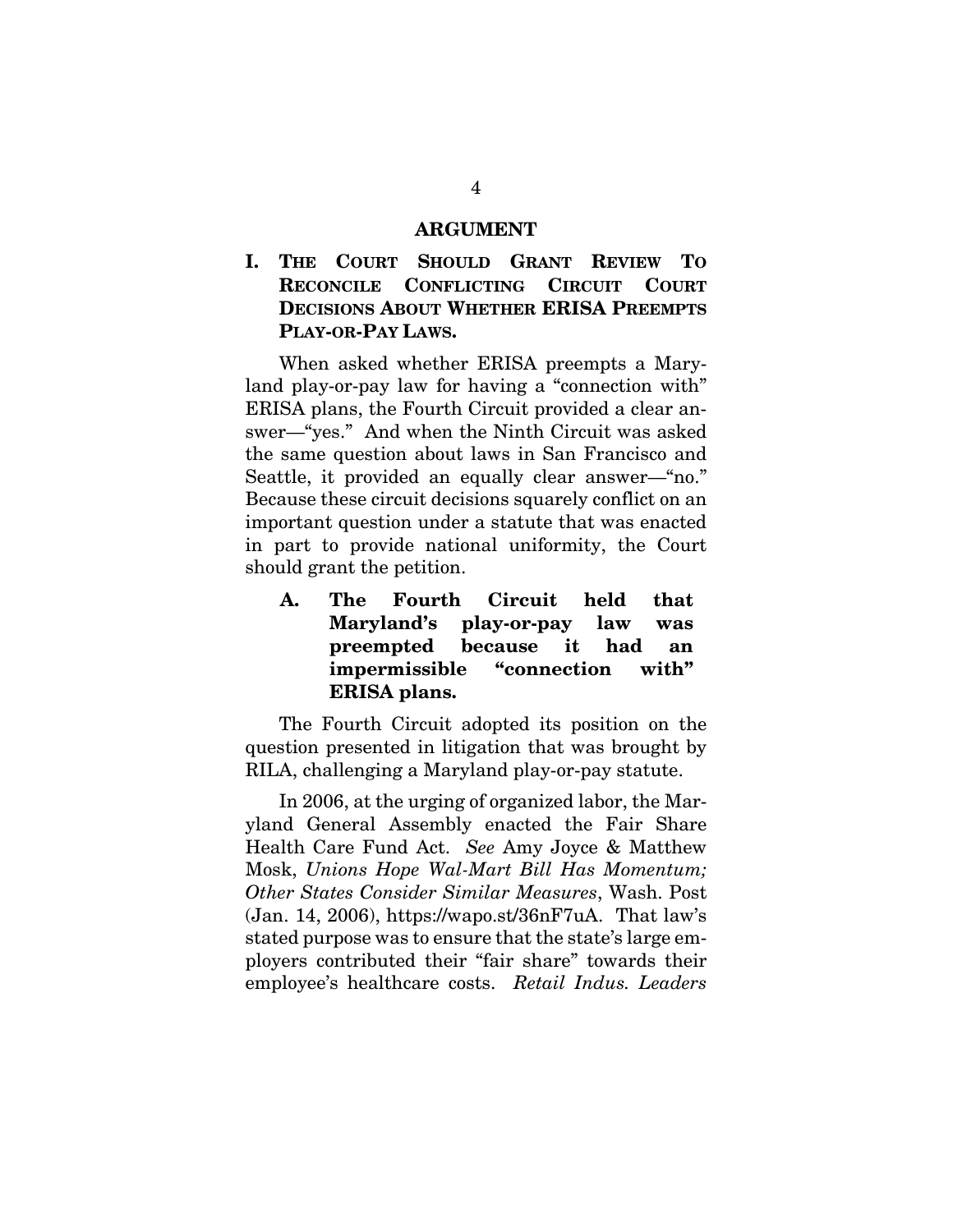*Ass'n* v. *Fielder*, 475 F.3d 180, 183 (4th Cir. 2007). The Fair Share Act pursued that goal by mandating that a covered employer make per-employee expenditures on health care that equaled at least eight percent of the employee's total wages. The employer could do so either by spending that amount directly on employee health care for its workers or by paying to the state "an amount equal to the difference between what the employer spends for health insurance costs and an amount equal to 8% of the total wages paid to employees in the State." Md. Code, Lab. & Empl. § 8.5-104(b) (2007); *see also Fielder*, 475 F.3d at 185 (explaining that the law was crafted so Wal-Mart was the only employer subject to this minimum spending requirement). Any funds collected by the state were to be used to support the Maryland Medical Assistance Program. *See* Md. Code, Health-Gen. § 15-142(f) (2007).

RILA brought suit on behalf of its members challenging the Fair Share Act under ERISA's preemption clause. ERISA broadly preempts "any and all State laws insofar as they may now or hereafter *relate to* any employee benefit plan." 29 U.S.C. § 1144(a) (emphasis added). A law "relate[s] to" an ERISA plan "if it has a connection with or reference to such a plan." *Shaw* v. *Delta Air Lines, Inc.*, 463 U.S. 85, 97 (1983). RILA argued that ERISA preempted the Fair Share Act because the Act had an impermissible "connection with" ERISA plans. The district court agreed and granted RILA's motion for summary judgment. *See Retail Indus. Leaders Ass'n* v. *Fielder*, 435 F. Supp. 2d 481, 493–98 (D. Md. 2006).

On appeal, the Fourth Circuit described two ways in which a state law can have an impermissible "connection with" an ERISA plan. *First*, a "state law has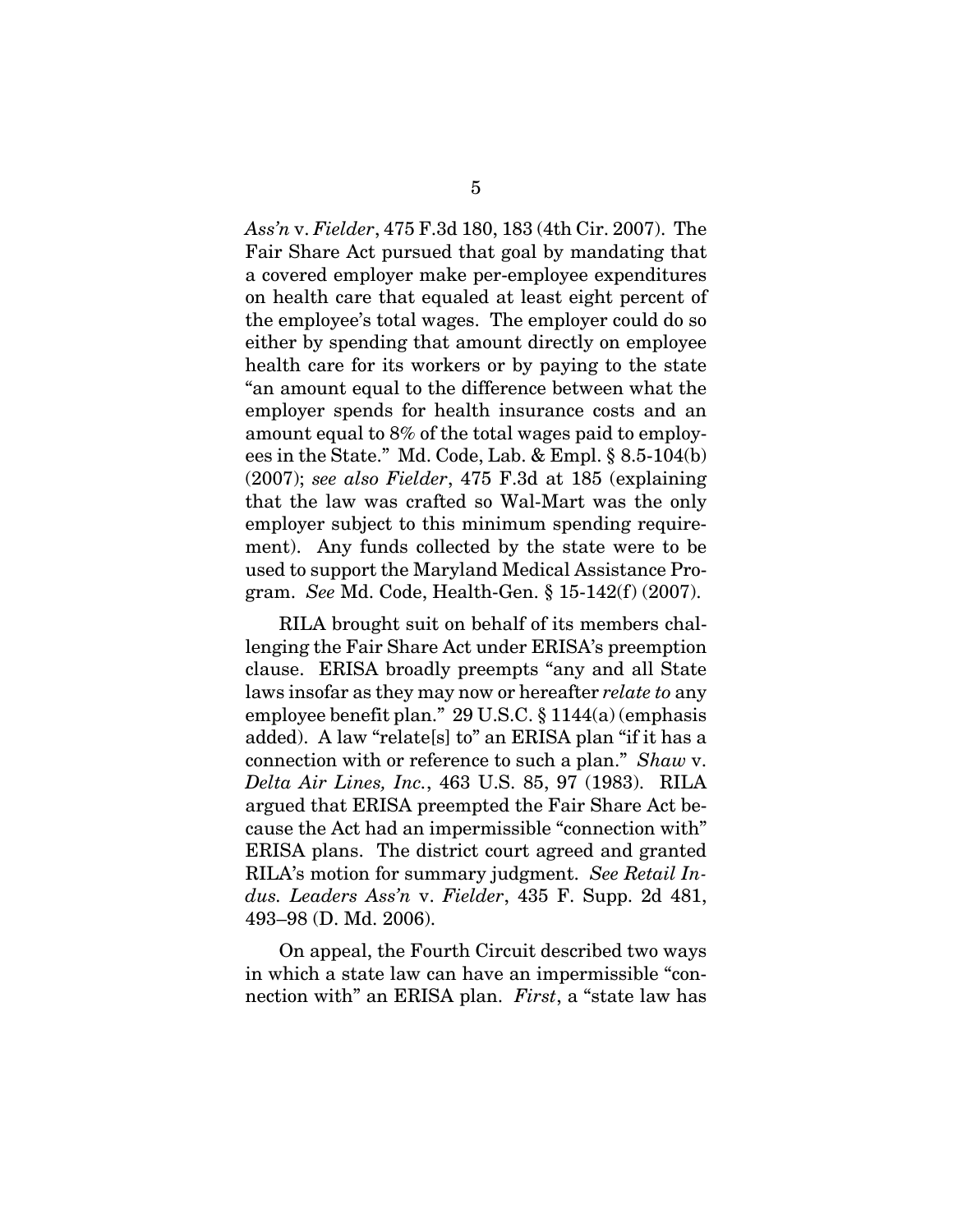an impermissible 'connection with' an ERISA plan if it directly regulates or effectively mandates some element of the structure or administration of employers' ERISA plans." *Fielder*, 475 F.3d at 192–93 (footnote omitted). And, *second*, even if "state law provides a route by which ERISA plans can avoid the state law's requirements," that law "might still be too disruptive of uniform plan administration to avoid preemption." *Id.* at 193.

Consistent with those principles, the Fourth Circuit held that the Fair Share Act was preempted for two independent reasons. The first was because "the only rational choice employers ha[d] under the Fair Share Act [wa]s to structure their ERISA healthcare benefit plans so as to meet the minimum spending threshold." *Fielder*, 475 F.3d at 193. No reasonable employer would opt to pay money to the *state* when it could pay that same amount to its *employees*—doing so could hurt employee morale and spark public condemnation. *Id.* Because the Maryland play-or-pay law "effectively mandate[d] that employers structure their employee healthcare plans to provide a certain level of benefits, the Act ha[d] an obvious 'connection with' employee benefit plans and so [was] preempted by ERISA." *Id.* at 193–94.

The second reason ERISA preempted the Fair Share Act was because the Act violated ERISA's promise of uniformity. The Fourth Circuit made clear that, even if—as Maryland claimed—some meaningful choice to administer benefits did exist, "[the court] would still conclude that the Fair Share Act had an impermissible 'connection with' ERISA plans." *Fielder*, 475 F.3d at 196. If a covered employer satisfied the spending requirement through non-ERISA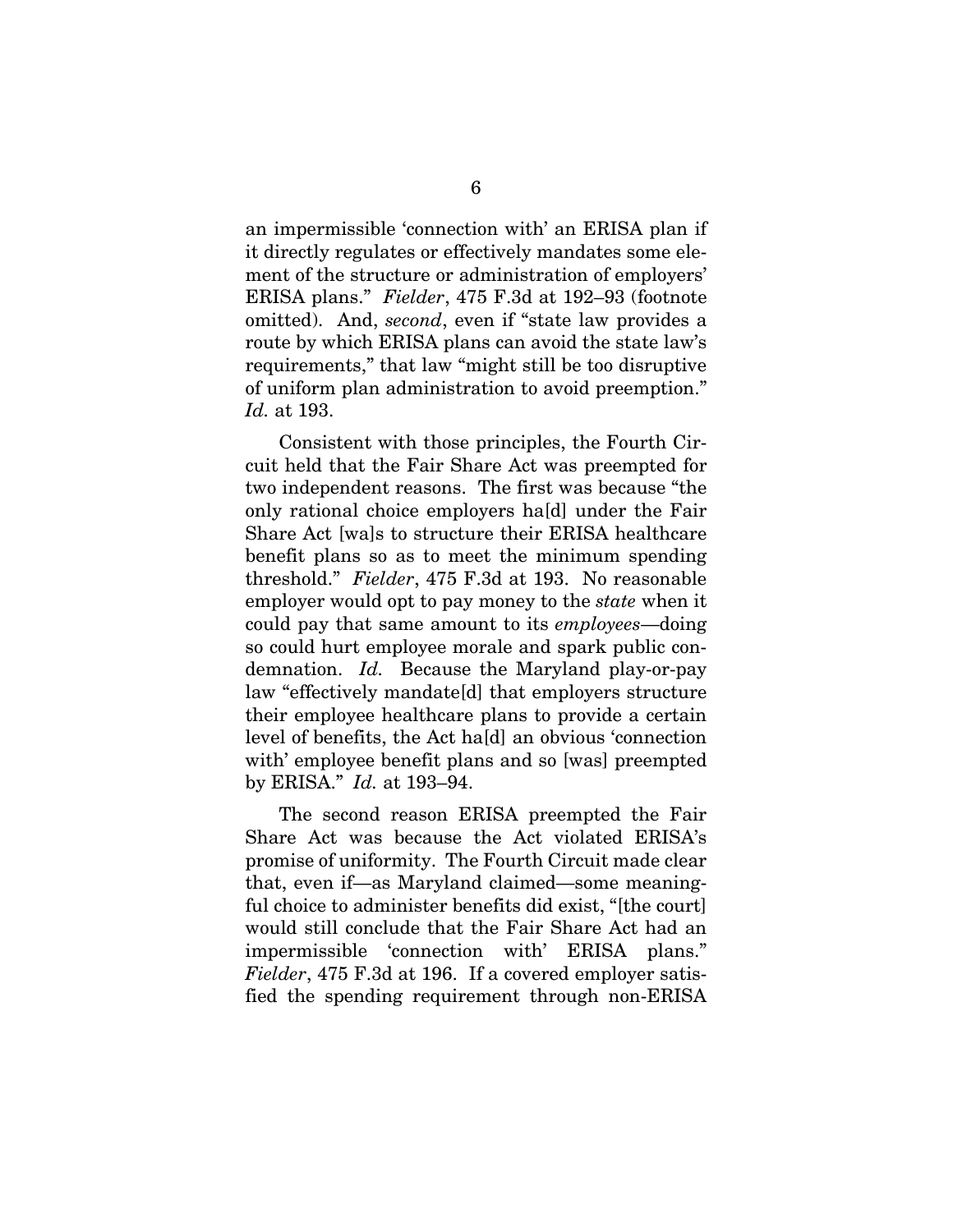means, it would still "need to coordinate those spending efforts with its existing ERISA plans." *Id.* at 196– 97. On top of that, "a proliferation of similar laws in other jurisdictions" would force employers to "monitor these varying laws and manipulate [their] healthcare spending to comply with them, whether by increasing contributions to its ERISA plans or navigating the narrow regulatory channel between the Fair Share Act's definition of healthcare spending and ERISA's definition of an employee benefit plan." *Id.* at 197. These obligations would seriously disrupt "the uniform nationwide administration of [an employer's] healthcare plans." *Id.*

For both alternative reasons, the Fourth Circuit held that ERISA preempted the Fair Share Act.

**B. The Ninth Circuit held that San Francisco's and Seattle's play-or-pay laws were** *not* **preempted because they had no "connection with" ERISA plans.** 

The Ninth Circuit reached the opposite conclusion with respect to the San Francisco play-or-pay law challenged in *Golden Gate Restaurant Ass'n* v. *San Francisco*, 546 F.3d 639 (9th Cir. 2008), and the Seattle Ordinance at issue here.

The San Francisco Ordinance required covered employers to make "health care expenditures to or on behalf of "certain employees. S.F. Admin. Code § 14.3(a). The amount the employer owed varied depending on the number of hours each employee worked, as well as whether the employer was a forprofit or non-profit entity. *See id.* §§ 14.1, 14.3. To satisfy the expenditure requirement, the employer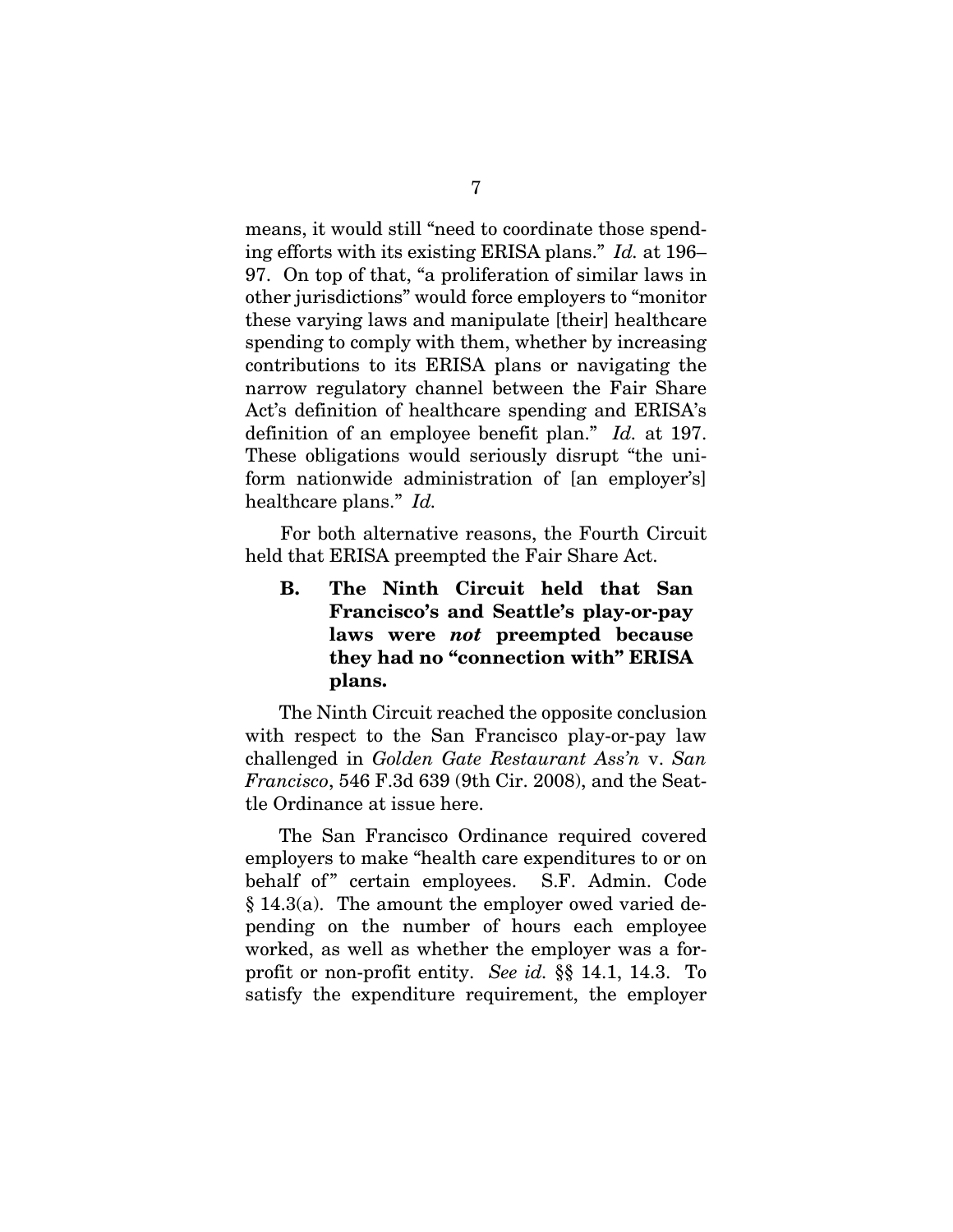could make payments to an ERISA plan or make an equivalent payment to the City (or some combination of both). *Golden Gate*, 546 F.3d at 645.

Although the challengers argued the law bore a "connection with" ERISA plans, the Ninth Circuit upheld the Ordinance. The court recognized that ERISA was designed "to provide a uniform regulatory regime over employee benefit plans." *Golden Gate*, 546 F.3d at 655 (citation omitted). But the court concluded that the Ordinance "[did] not require any employer to adopt an ERISA plan," or "to provide specific benefits through an existing ERISA plan or other health plan." *Id.* at 655–56. Instead, it gave "[a]ny employer covered by the Ordinance" the option to "fully discharge its expenditure obligations by making the required level of employee health care expenditures, whether those expenditures are made in whole or in part to an ERISA plan, *or* in whole or in part to the City." *Id.* (emphasis added). For that reason, the panel concluded, the law "preserve[d] ERISA's 'uniform regulatory regime,'" *id.* (citation omitted), and avoided preemption.

The Ninth Circuit reached the same result with the Seattle play-or-pay ordinance at issue in this case. The provision first appeared as a ballot initiative in 2016. Initiative Measure No. 124, which was drafted and promoted by a local labor union, proposed an array of employment requirements on hotels operating in the City. One requirement forced covered employers to provide monthly healthcare contributions if they did not already provide a specified level of health insurance benefits. *See* Eric Shannon, Wash. Pol'y Ctr., *Citizens Guide to Seattle's Initiative 124*, at 3 (2016). Although advocates portrayed Initiative 124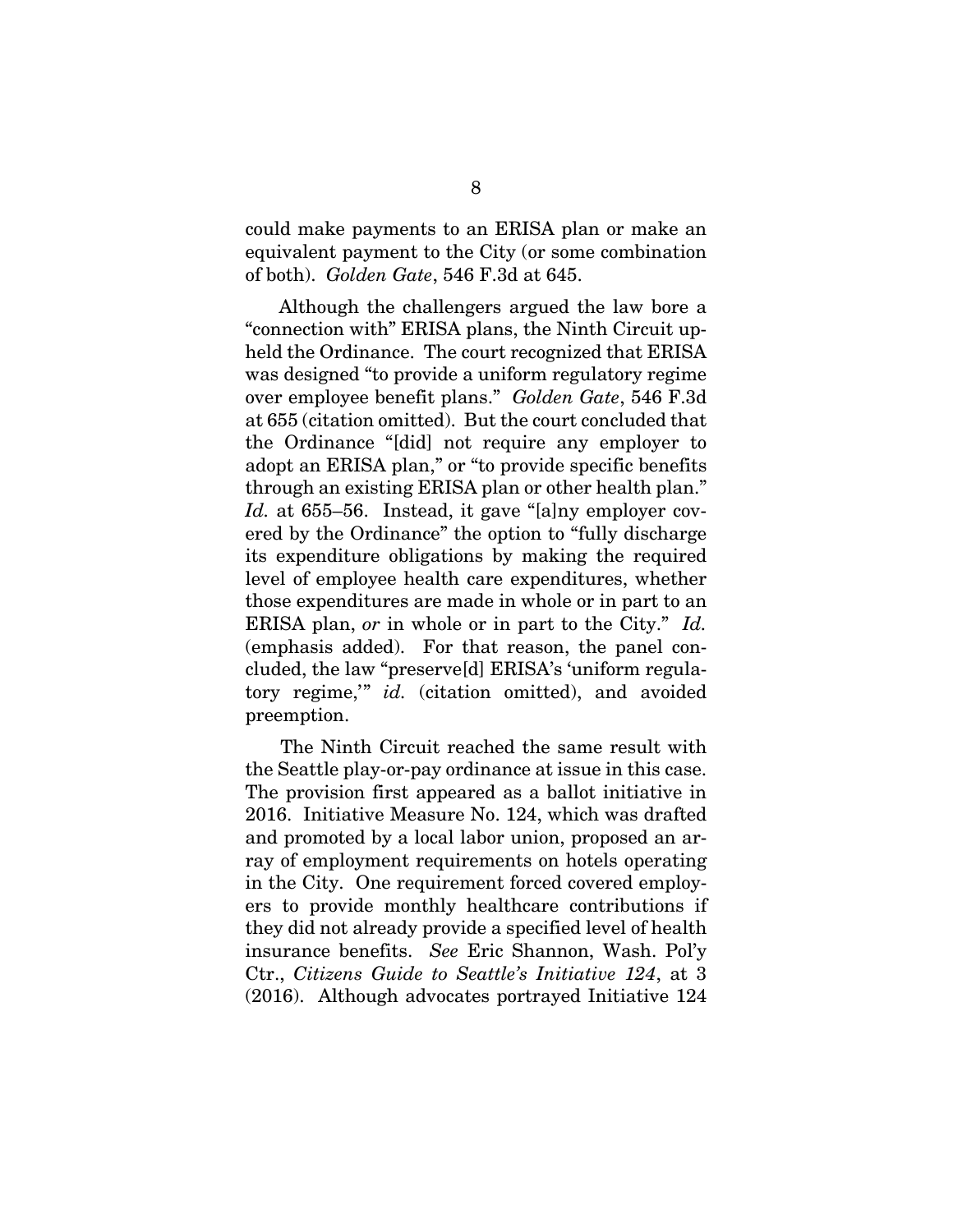as necessary for hotel workers' health and safety, it included an exemption that enabled unionized employers to ignore many of its requirements. *See* Part 7, Initiative Measure No. 124. Even the Initiative's supporters recognized the "faintly disguised self-interest" animating the "union-exemption clause" namely, that "employers might find the law onerous, leading them to encourage unionization in hopes of a better deal." Editorial Board, *Vote Yes on I-124 to Protect Seattle Hotel Workers*, Seattle Weekly (Oct. 21, 2016), https://bit.ly/34TIhFQ. Despite these concerns, voters passed Initiative No. 124 by a popular vote.

That Initiative did not survive judicial scrutiny. Hotel associations challenged the measure, which included provisions ranging from protections against sexual assault and exposure to hazardous chemicals to requirements governing worker compensation and healthcare benefits, on the ground that it violated single-subject rules set forth in state statute and the City's charter. The Washington Court of Appeals agreed that the Initiative violated those rules and held that it was "invalid in its entirety." *Am. Hotel & Lodging Ass'n* v. *City of Seattle*, 432 P.3d 434, 445 (Wash. Ct. App. 2018).

Undeterred, the City broke the Initiative down into single-subject ordinances and tried again. That is how Seattle Municipal Code § 14.28, the ordinance at issue here, came to be—as "the successor to Initiative Measure No. 124." Pet. App. 5 n.2. And like its predecessor, § 14.28 includes an exemption for unionized employers. *See id.* at 56. The relevant provisions in the Code require non-exempt employers to make monthly "healthcare expenditures" for each covered employee. *Id.* at 29. Those expenditures can be made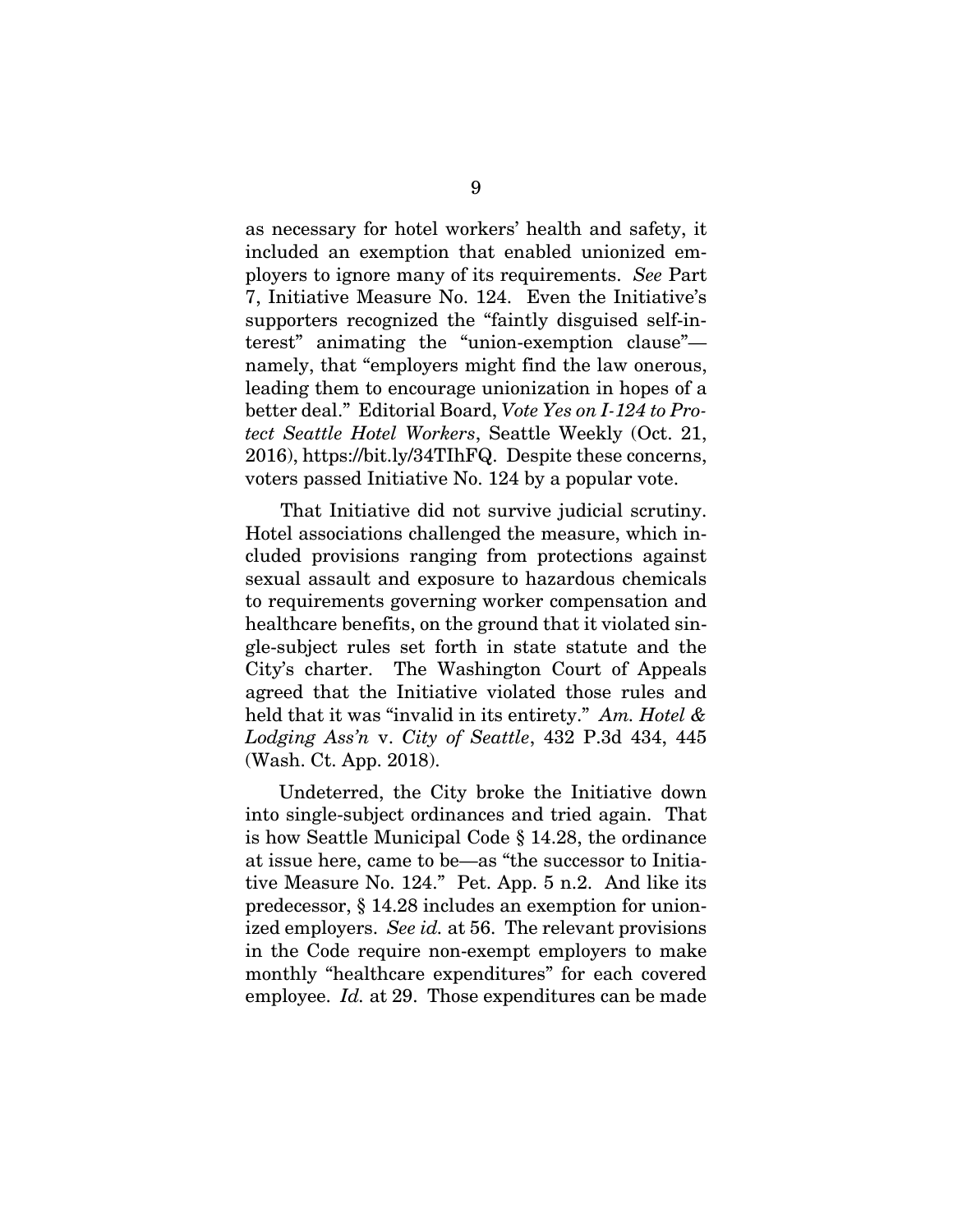through ERISA plans or as "compensation paid directly" to the employees. *Id.* at 29–30.

Relying on *Golden Gate*, the court below in this case held that ERISA did not preempt the Seattle Ordinance. Pet. App. 2. The Ninth Circuit concluded that the law was materially indistinguishable from the one in *Golden Gate*, and thus summarily held in an unpublished opinion that it "does not relate to any employee benefit plan in a manner that triggers ERISA preemption." *Id.*

#### **C. The Fourth Circuit and Ninth Circuit decisions are in direct conflict on a discrete question concerning the scope of ERISA's preemption clause.**

The decision of the Fourth Circuit in *Fielder*, and the decisions of the Ninth Circuit in *Golden Gate* and this case, directly conflict on the question of whether play-or-pay laws have an impermissible "connection with" ERISA plans—a circuit split that the Department of Labor and eight judges of the Ninth Circuit have already recognized.

Shortly after the *Golden Gate* decision, the Labor Department urged the Ninth Circuit to rehear the case en banc precisely because the panel decision conflicted with the Fourth Circuit's decision in *Fielder*. *See* Br. for the Sec'y of Labor as *Amicus Curiae* at 1– 2, *Golden Gate Rest. Ass'n* v. *San Francisco*, 558 F.3d 1000 (9th Cir. 2009) (Nos. 07-17370, 07-17372), 2008 WL 6722745 ("*DOL Golden Gate Rehearing Br.*") ("Rehearing en banc is also appropriate because the panel's decision conflicts with preemption principles applied \* \* \* by the Fourth Circuit in *Retail Industry Leaders Ass'n v. Fielder*.")*.* The Department of Labor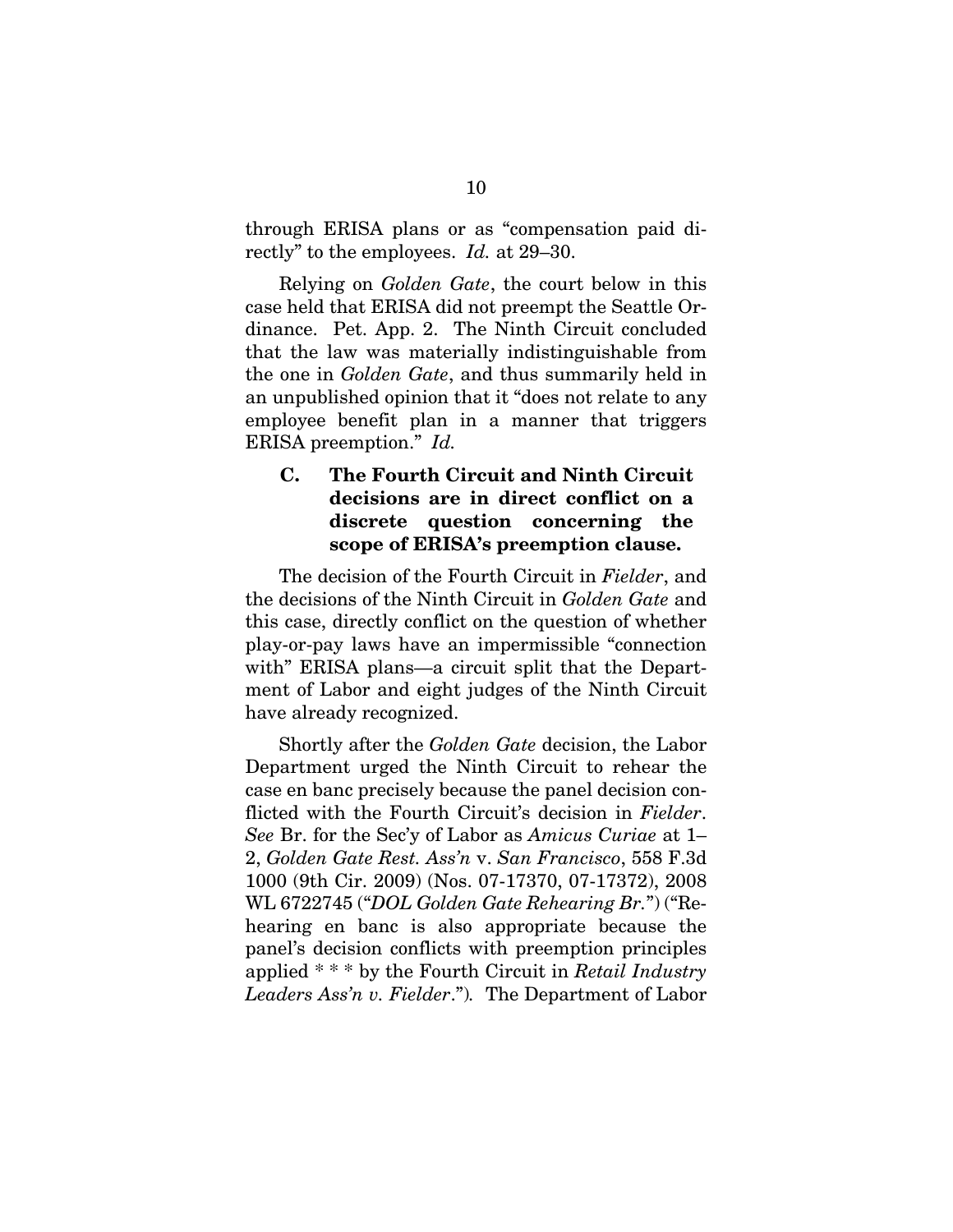correctly recognized that *Fielder* included two alternative holdings: one about the Fair Share Act's mandate to provide benefits, and another about the Act's effect on uniform plan administration. *Id.* at 16. The Secretary concluded that the *Golden Gate* decision "conflict[ed] with the Fourth Circuit's analysis of the uniformity issue in *Fielder*." *Id.*

When the Ninth Circuit rejected the Labor Department's views and decided not to rehear *Golden Gate* en banc, it prompted a forceful dissent that drew attention to the newly formed circuit split. *See Golden Gate Rest. Ass'n* v. *San Francisco*, 558 F.3d 1000, 1004 (9th Cir. 2009) (M. Smith, J., dissenting from the denial of rehearing en banc). Even assuming the San Francisco law differed from Maryland's in some respects, the dissenters said, the decisions nevertheless "stand in clear opposition" and "create a circuit split," *id.* at 1007, on whether the play-or-pay laws were preempted because of how they affect uniform plan administration, *see id.* at 1006–07.

This Court sought the United States's views on whether to grant review in *Golden Gate,* and the Solicitor General (in a new presidential administration) opposed certiorari principally on the ground that the Affordable Care Act's recent enactment could make states and locales less likely to adopt mandates like San Francisco's, rendering review "premature at this time." Br. for the United States as *Amicus Curiae* at 8, *Golden Gate Rest. Ass'n* v. *San Francisco*, 561 U.S. 1024 (2010) (No. 08-1515), 2010 WL 2173776 ("*Golden Gate SG Br.*"); *id.* at 8, 14, 17 (repeatedly stating that review was not necessary "at this time"). Avowing that the court of appeals's "extensive analysis" and "rejection" of the Department of Labor's position had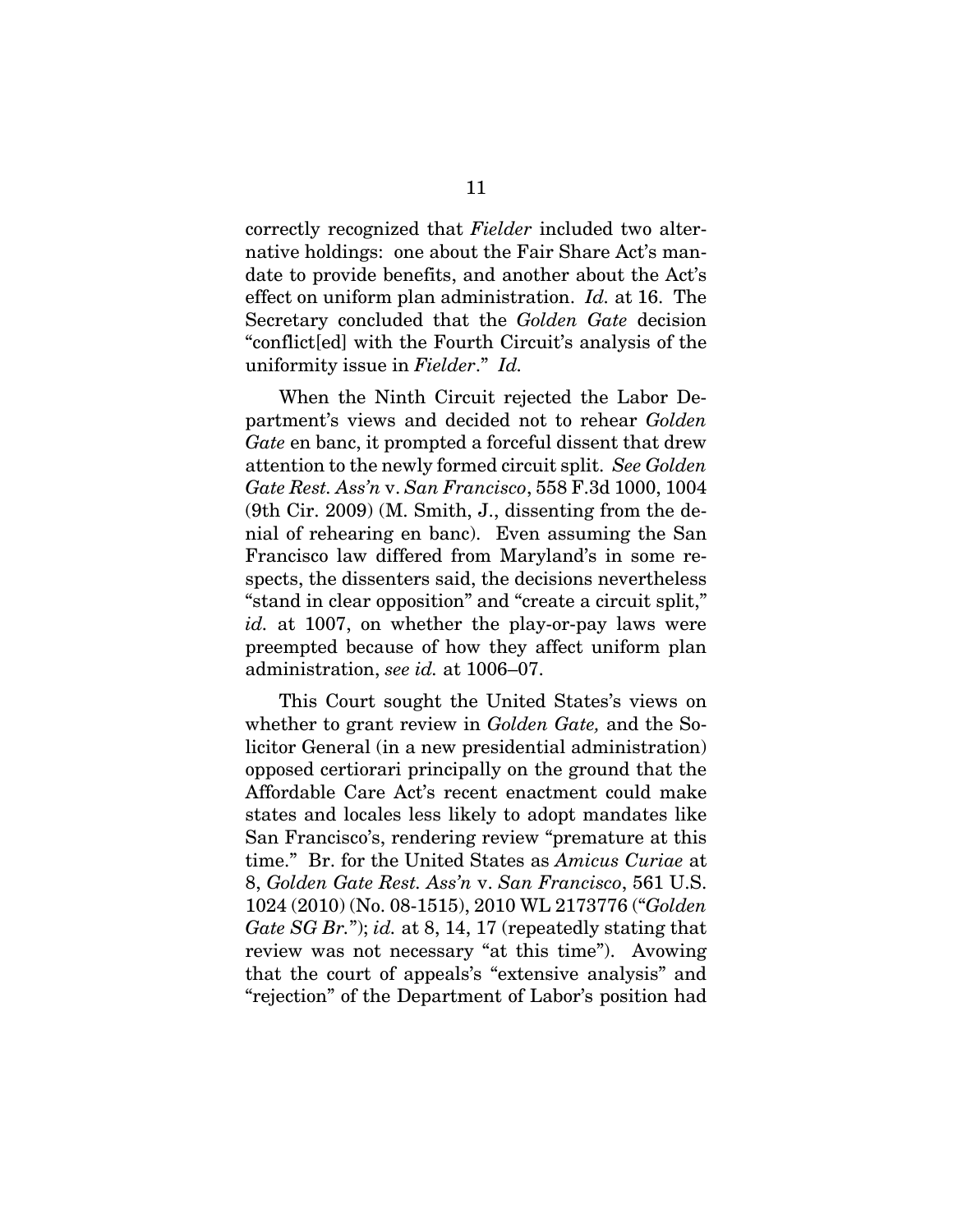caused it to "beg[i]n to reexamine" its repeatedly expressed views in the case, the government also adopted the position that the Ninth Circuit's decision was merely "in tension" with *Fielder* and that "the two cases do not present a direct conflict." *Id.* at 12, 17. The government explained that *Fielder*'s uniformity analysis depended in part on the Fourth Circuit's "conclusion that the state-payment option was not a realistic alternative." *Id.* at 19. And because the San Francisco law *did* offer a realistic alternative, the government reasoned, it was "not clear" the Fourth Circuit would find a law like San Francisco's preempted. *Id.*

In truth, the Fourth Circuit deliberately expressed that it "would still conclude" that ERISA preempted the Act on uniformity grounds "even if  " employers could satisfy the spending requirements by non-ERISA means. *Fielder*, 475 F.3d at 196. Plainly, the uniformity holding did not depend on the court's earlier determination that the Maryland law gave employers no meaningful alternatives. The Department of Labor had it right the first time when it recognized the split.1

The Ninth Circuit's decision below further entrenches the circuit split. When presented with yet

l

 $<sup>1</sup>$  It is of course true, as the United States pointed out in its</sup> *amicus* brief, that the Court "reviews judgments, not statements in opinions." *Golden Gate SG Br.* at 19 (quoting *Black* v. *Cutter Labs.*, 351 U.S. 292, 297 (1956)). That casts no doubt on the existence of the circuit split here. The Fourth Circuit's *judgment*  was that the district court appropriately granted summary judgment to RILA. The uniformity holding, an integral part of that judgment, conflicts with the Ninth Circuit's judgment that ERISA does not preempt the San Francisco play-or-pay law.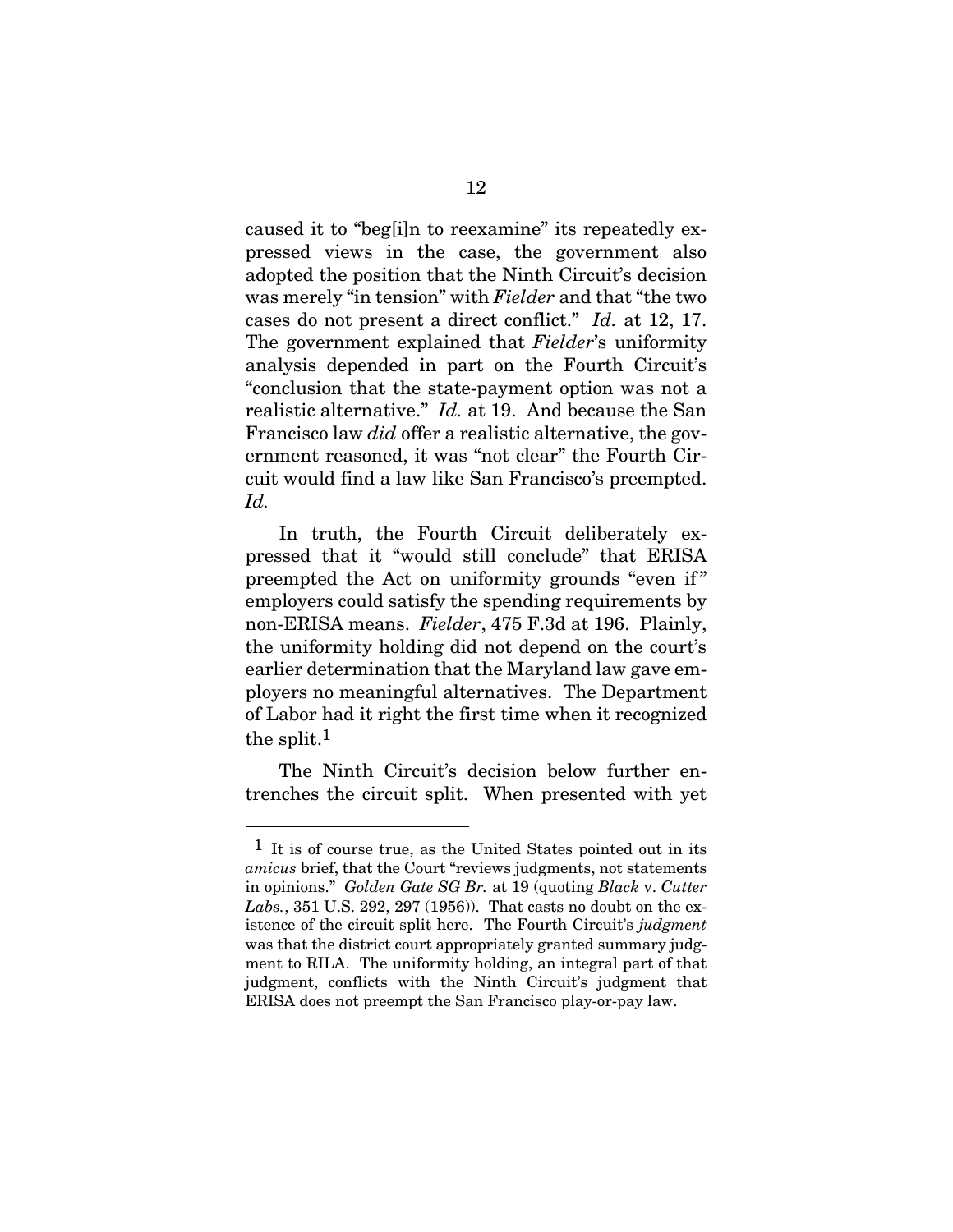another play-or-pay law, the court mechanically applied *Golden Gate* and concluded that the Seattle Ordinance was not preempted by ERISA. Pet. App. 3.

**II. THE COURT SHOULD GRANT REVIEW BECAUSE PLAY-OR-PAY LAWS THREATEN ERISA'S IMPORTANT GOAL OF UNIFORM PLAN ADMINISTRATION, AS THE DEPARTMENT OF LABOR HAS REPEATEDLY RECOGNIZED.** 

The purpose of ERISA's preemption clause is to "permit the nationally uniform administration of employee benefit plans." *N.Y. State Conf. of Blue Cross & Blue Shield Plans* v. *Travelers Ins. Co.*, 514 U.S. 645, 657 (1995). The Ninth Circuit's approach jeopardizes that critical goal and clashes with the Department of Labor's repeatedly stated position on play-orpay laws. Because the issue whether ERISA preempts such laws presents a recurring question of exceptional importance, the Court should grant review.

## **A. The decision below conflicts with the Department of Labor's longstanding position that ERISA preempts playor-pay laws.**

ERISA vests the Secretary of Labor with the primary authority to administer and enforce Title I of its provisions, 29 U.S.C. §§ 1002(13), 1136(b), which includes the preemption clause. The Department of Labor therefore routinely files *amicus* briefs setting forth the Secretary's views on whether ERISA preempts various state and local laws, including its view that play-or-pay laws impermissibly "relate to" "employee benefit plan[s]." *Id.* § 1144(a). The Ninth Circuit's approach is plainly inconsistent with that position.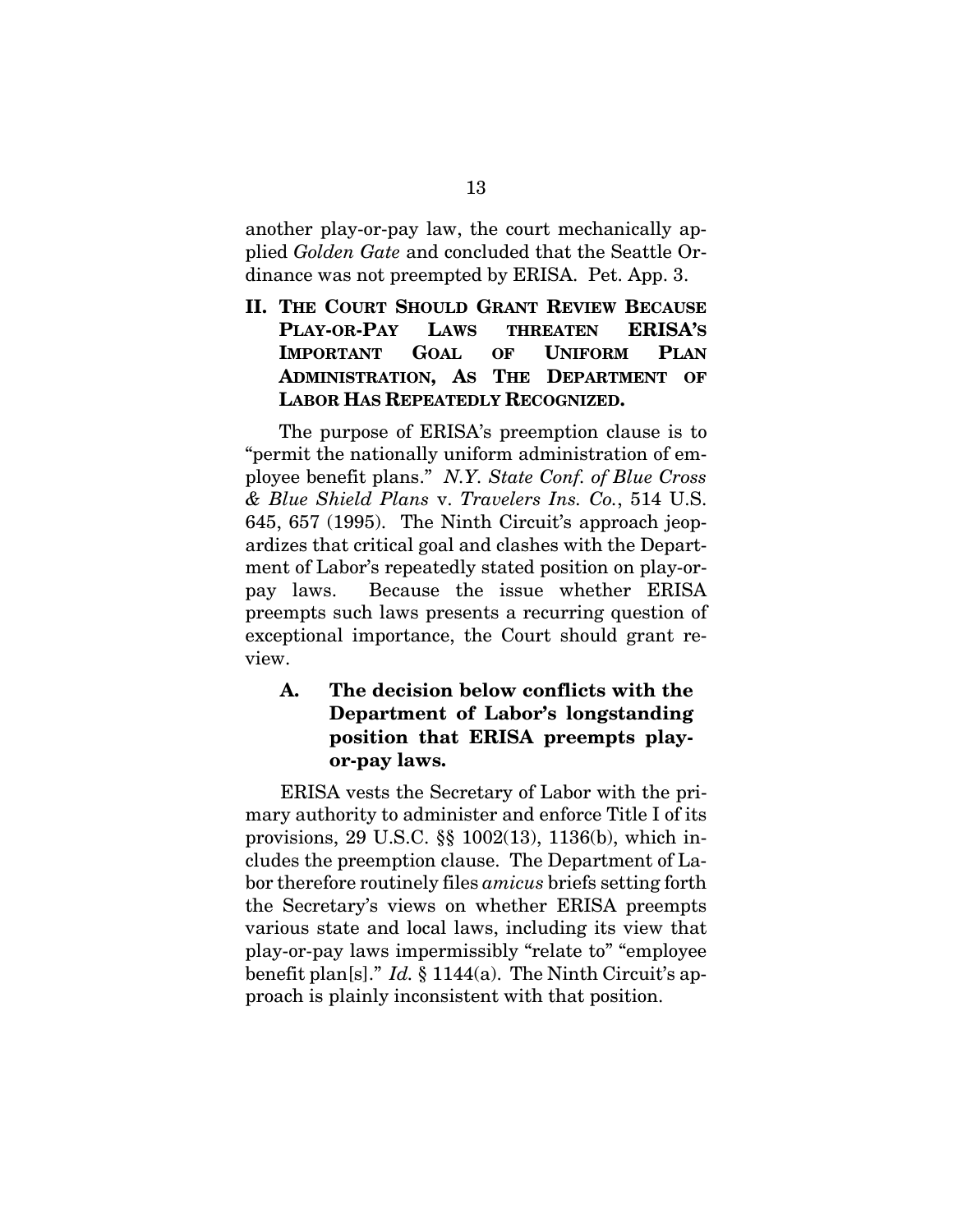For decades, the Department of Labor has filed *amicus* briefs presenting the Secretary's views about whether ERISA preempts certain laws. These briefs, filed across multiple presidential administrations, regularly defend ERISA's preemptive effect on state and local laws that target employee benefit plans. *See*, *e.g.*, Br. for the Sec'y of Labor as *Amicus Curiae* at 5–6, *Howard Jarvis Taxpayers Ass'n* v. *Cal. Secure Choice Ret. Sav. Program*, 997 F.3d 848 (9th Cir. 2021) (No. 20-15591), ECF No. 10 ("*HJTA Br.*"); Br. for the United States as *Amicus Curiae* at 7–9, *Egelhoff* v. *Egelhoff ex rel. Breiner*, 532 U.S. 141 (2001) (No. 99-1529), 2000 WL 1168615; Br. for the United States as *Amicus Curiae* at 7–9, *District of Columbia* v. *Greater Wash. Bd. of Trade*, 506 U.S. 125 (1992) (No. 91-1326), 1992 WL 12012049. An overarching principle advanced by the Department of Labor in these briefs is that state or local laws that interfere with the uniform administration of employee benefit plans are preempted by ERISA. *See*, *e.g.*, *HJTA Br.* at 5 (arguing that the California statute is preempted because it "interferes with nationally uniform plan administration of retirement benefits").

So it should come as no surprise that the Department of Labor has weighed in similarly on play-or-pay laws. In two of the most important play-or-pay cases to date—*Fielder* and *Golden Gate*—the Secretary filed *amicus* briefs urging the courts to find the laws preempted. Br. for the Sec'y of Labor as *Amicus Curiae*, *Golden Gate Rest. Ass'n* v. *San Francisco*, 546 F.3d 639 (9th Cir. 2008) (Nos. 07-17370, 07-17372), ECF No. 39 ("*Golden Gate Panel Br.*"); Br. for the Sec'y of Labor as *Amicus Curiae*, *Retail Indus. Leaders*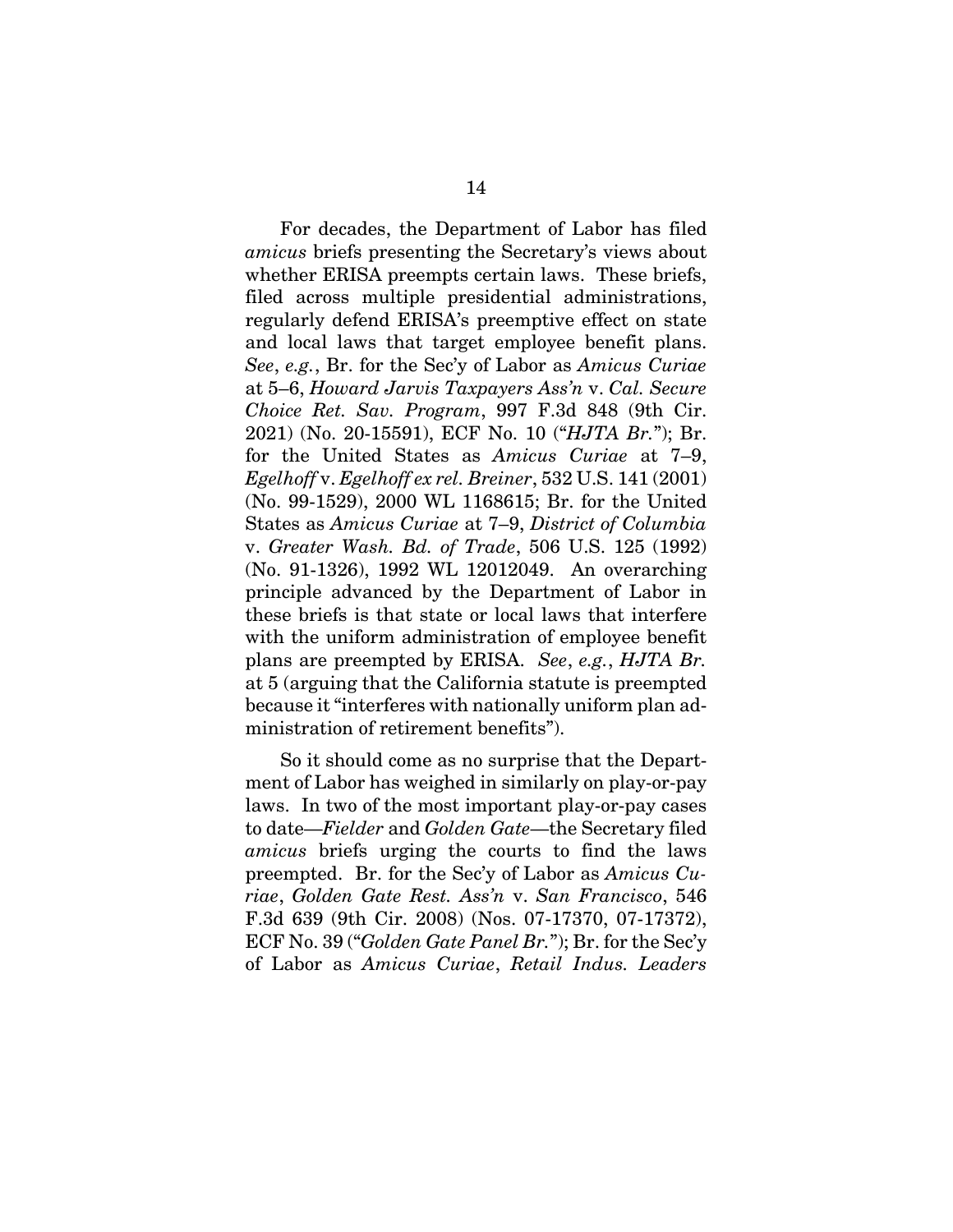*Ass'n* v. *Fielder*, 475 F.3d 180 (4th Cir. 2007) (Nos. 06- 1840, 06-1901), ECF No. 128 ("*Fielder Br.*").

The Department of Labor adopted that position for two reasons:

*First*, the play-or-pay laws impermissibly regulated the provision of employee benefits. The Maryland law required covered employers to make healthcare expenditures equal to eight percent of employee payroll. *Fielder*, 475 F.3d at 184. By doing so, the Department of Labor reasoned, the law stripped the "employer['s] fundamental authority over whether, and on what terms to sponsor a plan," *Fielder Br.* at 13—an outcome that ran afoul of ERISA's fundamental principle that employers may choose to establish their own plan, "or even choose to provide no benefits at all," *id.* at 11; *see also id.* at 6 ("ERISA allows employers to determine *whether* and *when* to establish health care benefit plans for their employees and the level of benefits to be provided." (emphases added)). The San Francisco law likewise "require[d] employers 'to make reasonable health care expenditures on behalf of their employees,' and thereby intrude[d] upon a core aspect of ERISA's regulatory framework." *Golden Gate Panel Br.* at 12 (citation omitted); *see also Golden Gate Rehearing Br.* at 8 ("The San Francisco law \* \* \* plainly relates to ERISA covered plans because whether and how much an employer is required to pay into the City program is directly related to whether the employer has an ERISA plan and if so the level of benefits under that plan."). Both laws shared the fatal characteristic of compelling employers to provide certain benefits.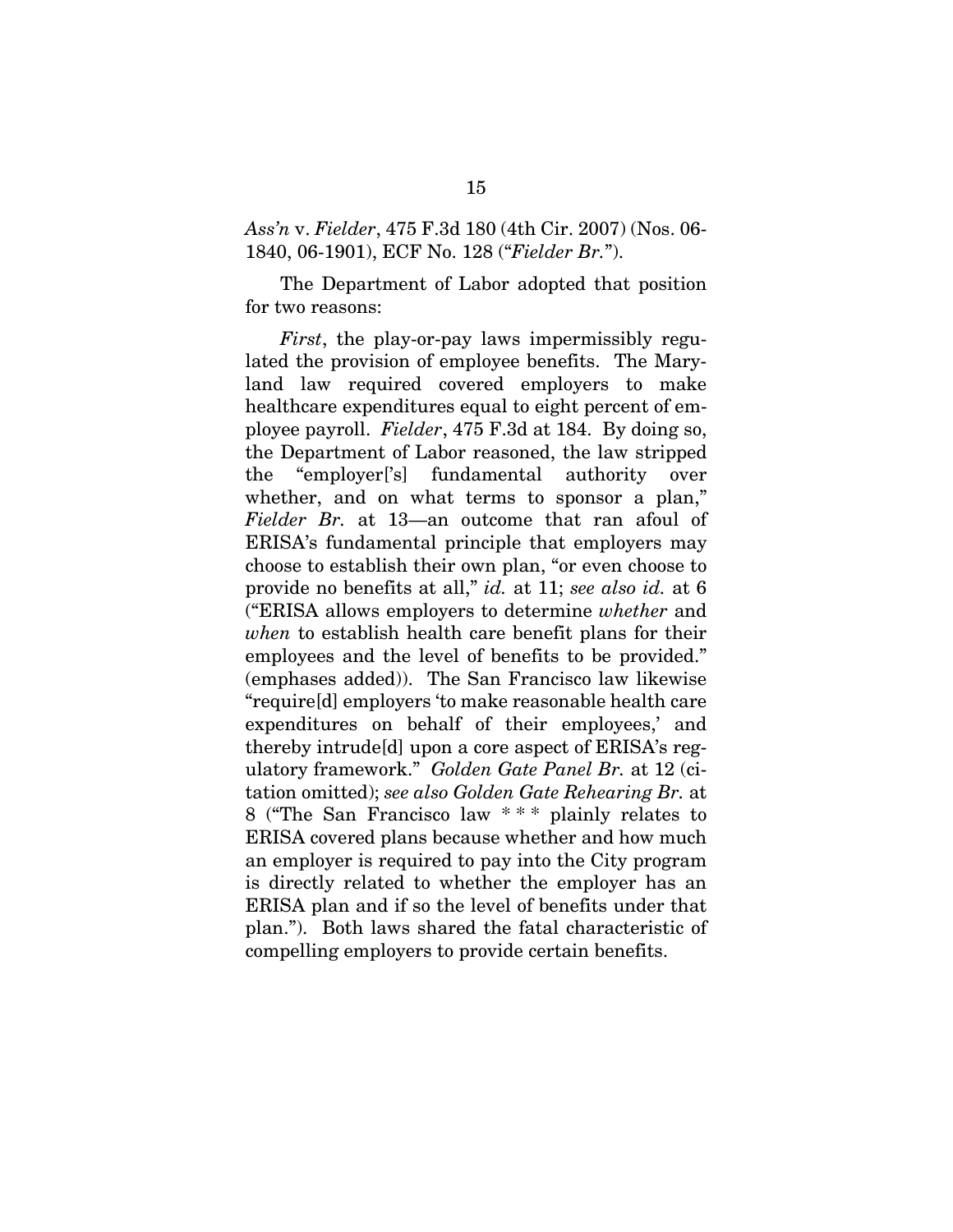*Second*, the play-or-pay laws prevented employers from administering their benefit plans uniformly. "A state law is \* \* \* independently preempted if 'it interferes with nationally uniform plan administration.'" *Golden Gate Panel Br.* at 10 (quoting *Egelhoff* v. *Egelhoff ex rel. Breiner*, 532 U.S. 141, 148 (2001)). The San Francisco law imposed requirements *on top of* the baseline benefits otherwise provided by the employer. As a result, the law put employers in the very position that ERISA was designed to prevent: They could either change the benefits plan so that all employees across the country "receive benefits in the manner dictated by San Francisco," *id.* at 26, or give *only* their San Francisco employees "different or additional benefits" as required by law, *id*. Whichever path an employer chose, it "would have to adjust its administrative practices to reflect the unique administrative requirements, terms, and prohibitions of the San Francisco law." *Id*. That obviously prevents employers from administering benefit plans uniformly—and that is just *one* city's ordinance; the problem compounds when other jurisdictions adopt similar laws. *Id.* at 27. Maryland's law suffered from the same problem: Insofar as employers provided healthcare through a nationwide ERISA plan, they would at minimum need to coordinate those benefits with the spending required by the Fair Share Act. *See Fielder Br.* at 21–22 (relying upon *Fort Halifax Packing Co.* v. *Coyne*, 482 U.S. 1, 13 (1987)). ERISA does not tolerate such disruption.

For each of those independently sufficient reasons, the Department of Labor determined that the play-or-pay laws in *Fielder* and *Golden Gate* had a "connection with" ERISA plans and were therefore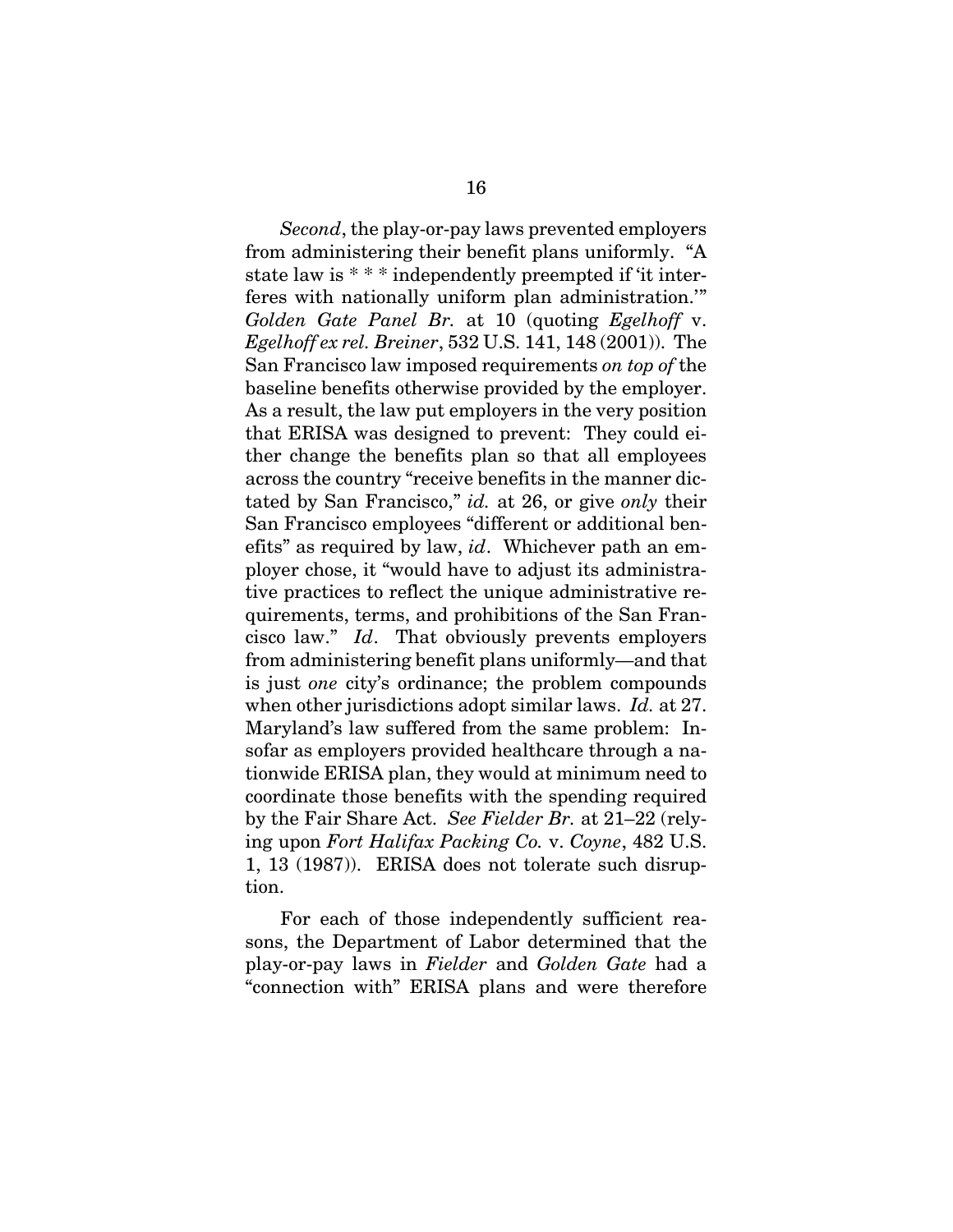#### preempted under settled Supreme Court precedent. *See Golden Gate Panel Br.* at 5; *Fielder Br.* at 9 & n.4.

The Secretary's reasoning applies with equal force to the Seattle Ordinance. Like the Fair Share Act and the San Francisco law, the Seattle Ordinance forces covered hotel employers to provide a minimum level of benefits and thus "intrudes upon a core aspect of ERISA's regulatory framework." *Golden Gate Panel Br.* at 12. In addition, as was true in *Fielder*, there are strong incentives to make the contributions through an ERISA plan. Seattle's non-ERISA option allows employers to make direct payments in the form of additional "ordinary income." Seattle Off. of Lab. Standards, *Improving Access to Medical Care for Hotel Employees Ordinance Questions and Answers* 10 (June 22, 2020). Of course, that income is subject to taxes, whereas contributions made through thirdparty plans receive more favorable tax treatment. *Id.*  at 8. Employers that opt for the former option thereby face a stigma as discussed in *Fielder*. A further disincentive to the non-ERISA option is that payments made as regular compensation must be included in the "regular rate of pay" used to determine the amount of the "time-and-a-half  " payments due under the Fair Labor Standards Act to employees working more than 40 hours a week. *See* 29 U.S.C. § 207(e) (defining the "regular rate" generally to include "*all* remuneration for employment paid to, or on behalf of, the employee" (emphasis added)). By increasing the "regular rate," the non-ERISA option could obligate employers to make yet further payments, in the form of increased overtime pay.

The Ordinance also unquestionably interferes with ERISA's uniformity goal. "The Supreme Court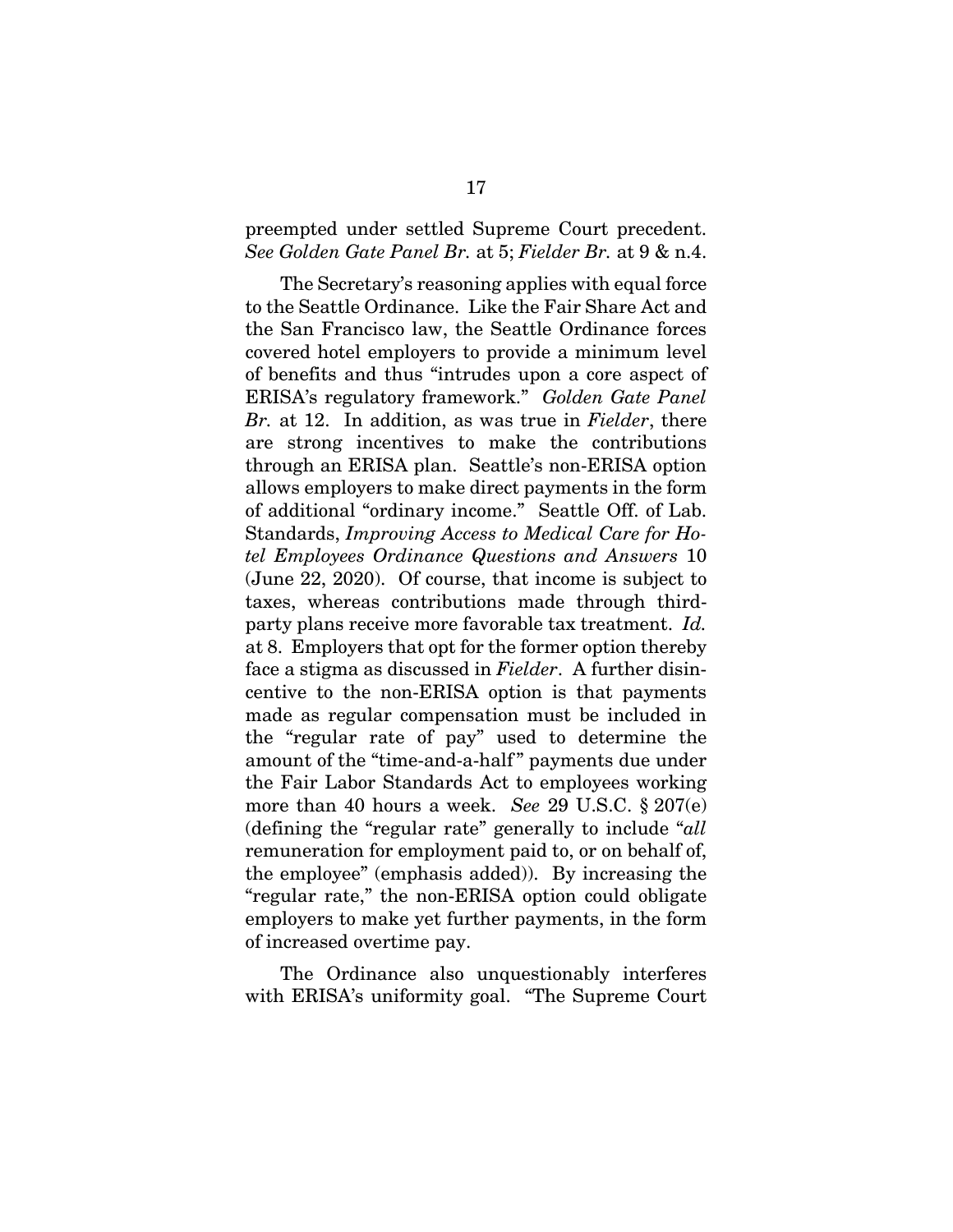has repeatedly stated that ERISA preempts state laws that require plans 'to calculate benefit levels' in one state based on conditions that differ from those in other states." *Golden Gate Panel Br.* at 24 (quoting *Travelers*, 514 U.S. at 657–58). The Ordinance requires employers to do just that. Moreover, as in *Fielder* and *Golden Gate*, the Seattle provision effectively forces covered employers either to abandon a nationwide benefits plan or to "level-up" so that *every*  employee across the country receives at minimum the amount of benefits that one city deems appropriate. Either option impermissibly burdens an employer's ability to establish and administer a nationwide plan, *id.* at 26, and thus triggers ERISA preemption.

By concluding otherwise, the decision from the court below—and the Ninth Circuit's approach more generally—conflicts with the Department of Labor's traditional position about the legality of play-or-pay laws. That conflict brings into focus the need for this Court's review. *See*, *e.g.*, *Thole* v. *U.S. Bank N.A.*, 140 S. Ct. 1615 (2020) (granting certiorari where court of appeals rejected the Secretary of Labor's longstanding interpretation of ERISA); *see also* Pet. for Writ of Cert. at 14–15, *Thole* v. *U.S. Bank N.A.*, 140 S. Ct. 1615 (June 22, 2018) (No. 17-1712), 2018 WL 3142011 (discussing the importance of the question presented by highlighting how the court of appeals's decision was inconsistent with the views of the Labor Department as expressed "[i]n amicus briefs across multiple administrations").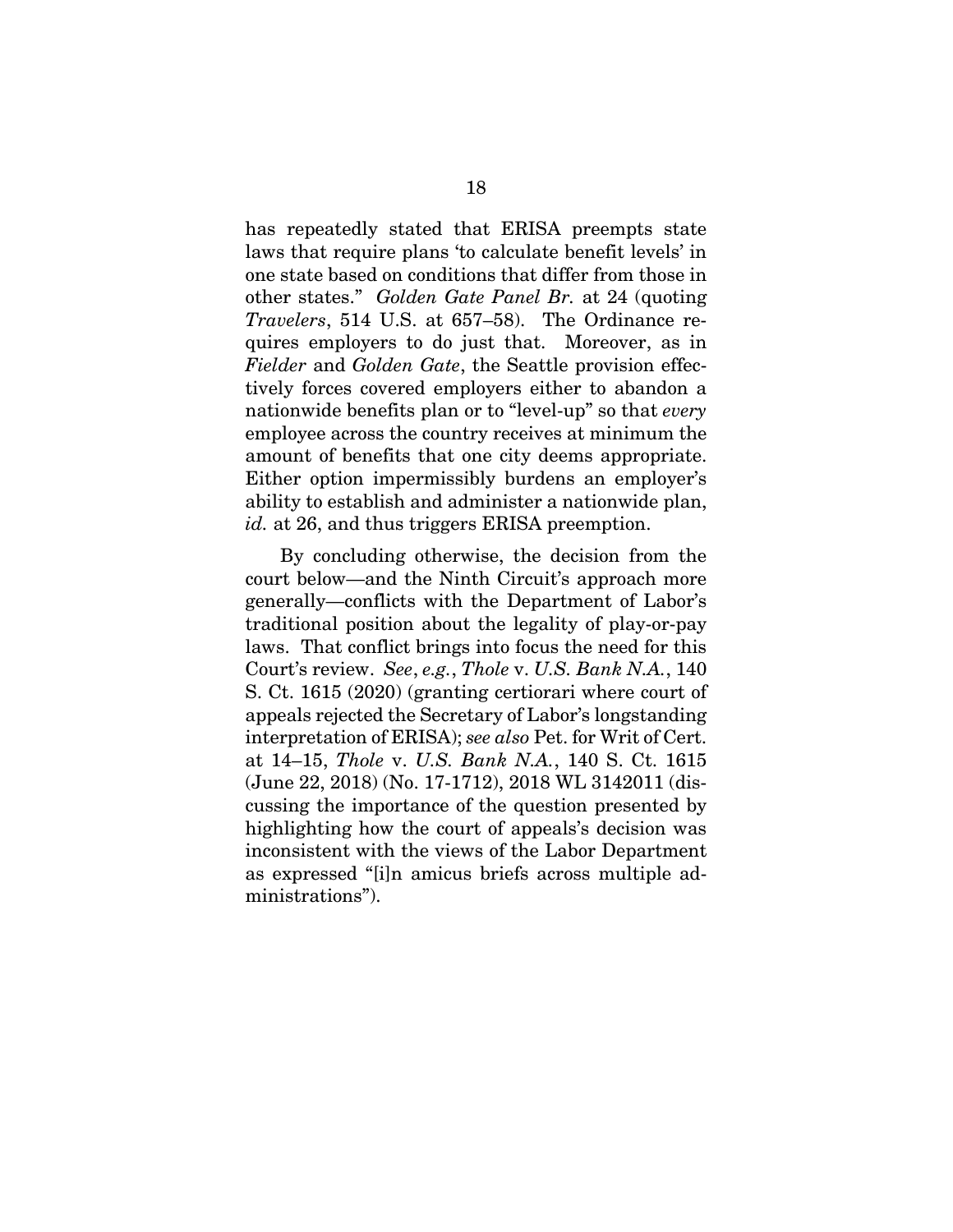## **B. Whether play-or-pay laws are preempted is a question of "exceptional importance" that will recur as states and municipalities attempt to skirt ERISA.**

The Secretary of Labor has stated that whether ERISA preempts play-or-pay laws is "a recurring issue of exceptional importance." *Golden Gate Rehearing Br.* at 7. *Amici* agree.

The issue the petition presents is not limited to the Fourth and Ninth Circuits. For example, RILA spent considerable time and resources challenging a play-or-pay law on Long Island. In the mid-2000s, Suffolk County adopted a "Fair Share" law which required retail grocery stores to make "health care expenditures" to their employees. *Retail Indus. Leaders Ass'n* v. *Suffolk County*, 497 F. Supp. 2d 403, 406 (E.D.N.Y. 2007). The stated purpose was to "require that all covered employers spend a minimum level of funding on health care for employees." Suffolk County Reg. Local Law  $\S 325-1(F)$  (2005). Like the Seattle Ordinance, the law originally contained an express carve out for unionized employers. *Suffolk County*, 497 F. Supp. 2d at 406 (discussing the exemption and noting that it was removed through a subsequent amendment).

The district court held that ERISA preempted the county law. The court reasoned that, similar to the Maryland law that RILA successfully challenged in *Fielder*, the county law was expressly designed "to mandate that covered employers \* \* \* increase spending on healthcare coverage for Suffolk County employ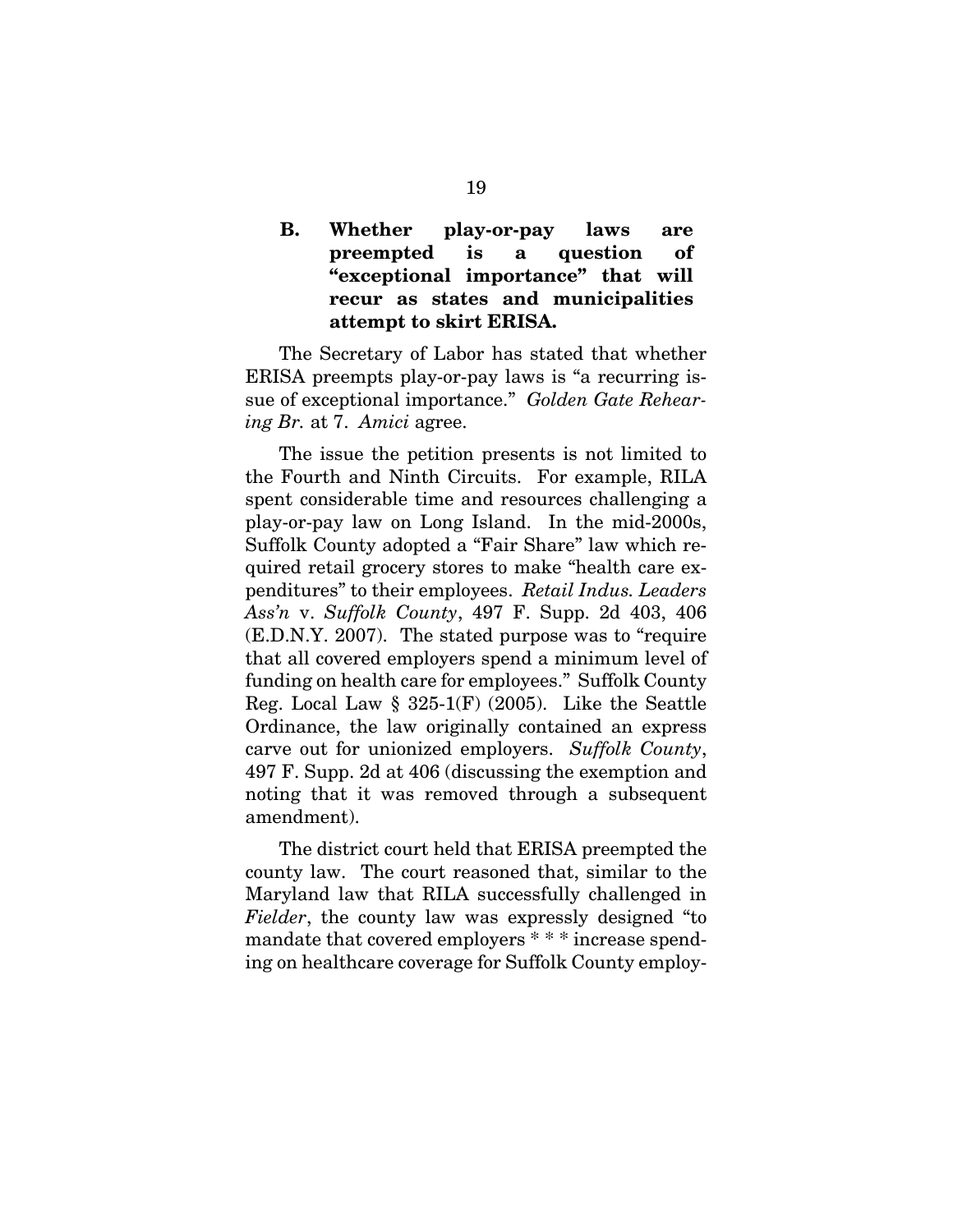ees." *Suffolk County*, 497 F. Supp. 2d at 417. Moreover, the law "interfere[d] with employers' administration of their ERISA plans because employers would have to vary benefits for New York employees," and it "inhibit[ed] the administration of a uniform plan nationwide" and "disrupt[ed] uniform plan administration." *Id.* at 418.

By all accounts, municipalities plan to replicate laws like those at issue in *Suffolk County*, *Fielder*, *Golden Gate*, and here. *See* Pet. at 35–36. San Francisco, for example, recently enacted another play-orpay measure—this one targeting airlines and airline service providers. *See generally* Off. of Lab. Standards Enf., *San Francisco Healthy Airport Ordinance (Amendment to Health Care Accountability Ordinance) Implementation Guidance* (Apr. 30, 2021). This ordinance requires covered employers either to provide free health insurance or to pay an hourly \$9.50 per-employee tax (up to \$380 a week) to fund the City's plan. *Id.* at 3. It is currently under judicial review.

Litigation about whether ERISA preempts such play-or-pay laws thus threatens to explode in the coming years, further frustrating ERISA's goal of "nationally uniform administration of employee benefit plans." *Travelers*, 514 U.S. at 657; *see also*, *e.g.*, *Golden Gate Rest. Ass'n*, 558 F.3d at 1008 (M. Smith, J., dissenting from the denial of rehearing en banc) ("[M]ost importantly, I dissent because this case concerns an issue of exceptional national importance, *i.e.*, national uniformity in the area of employer-provided healthcare.").